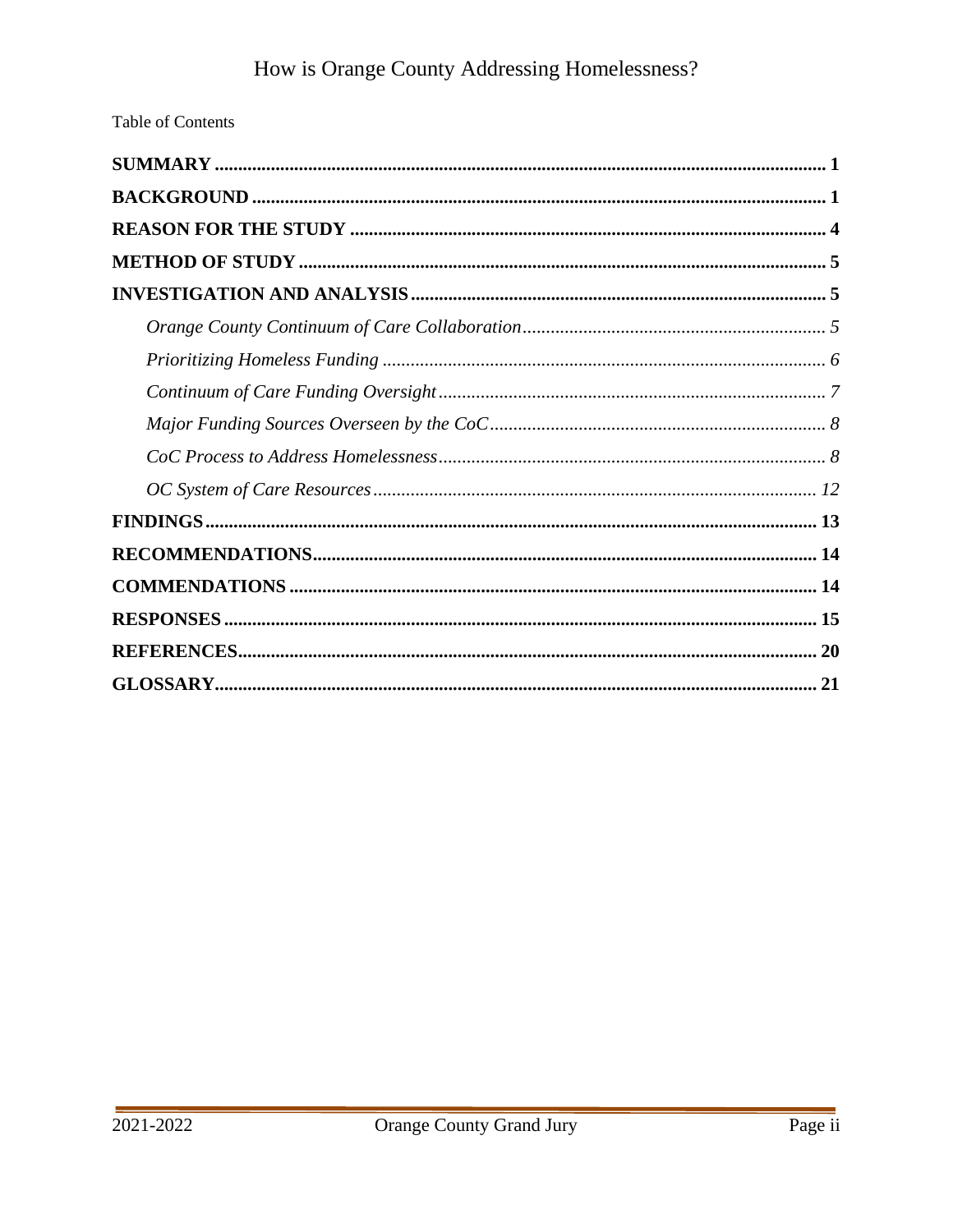## <span id="page-2-0"></span>**SUMMARY**

Orange County's homeless population continues to be of great concern to residents. Seeing homeless individuals on the streets raises awareness of this persistent problem, but the elaborate efforts to address homelessness are less evident. Orange County's response to homelessness is a collaboration led by the independent Orange County Continuum of Care Board (CoC), which oversees the distribution of federal and state homeless funding. The CoC is supported by the Orange County Office of Care Coordination (OCC) which administers contracts, monitors budgets, and evaluates the results of the funded programs.

The Orange County Grand Jury (OCGJ) studied the CoC to understand how the County is working to address homelessness. The collaborative efforts led by the CoC and OCC have resulted in progress in the fight against homelessness, including a system of care across multiple levels of government programs and community providers. It further established a coordinated entry system, a cooperative homeless information system, and consolidated applications for federal and state funds. Together, the members were responsible for a quick and effective response to the coronavirus disease (COVID) pandemic on the homeless, an increase in the number of shelter beds, a decrease in homeless encampments, more outreach and treatment alternatives, and new housing vouchers being available for permanent housing.

This collaborative system of care developed by the CoC and OCC amounts to a great achievement. The graphs in this OCGJ report show the increased outreach, prevention efforts, shelter beds provided, and permanent housing made available that the CoC and OCC achieved. They also show the additional system of care resources provided by the County of Orange to prevent people from falling into homelessness. Unfortunately, from 2018 to 2021, exits from the CoC homeless system to permanent housing have hovered between 24 percent and 32 percent.<sup>1</sup>

Orange County is addressing homelessness with elaborate systems even beyond the efforts of the CoC and OCC, but the reality of homelessness is that despite these programs our system has shortcomings and bottlenecks. This OCGJ found that: South Orange County needs an emergency shelter; homeless individuals suffering from mental illness and substance abuse need courtordered treatment; Orange County does not have enough housing affordable to individuals exiting homeless shelters; and youth aging out of foster care do not have enough safe housing, resulting in many falling into homelessness.

# <span id="page-2-1"></span>**BACKGROUND**

There are numerous causes of homelessness. These causes range from poverty, unemployment, lack of affordable housing, and individual issues of mental and/or substance use disorders. Other risk factors include medical problems, physical disability, domestic violence, and youth aging out of the child-care system.<sup>2</sup>

The continuum of care concept was created by HUD in 1994 to promote communitywide commitment to the goal of ending homelessness. HUD provided funding to quickly rehouse

<sup>1</sup> 211 OC, Longitudinal Systems Analysis*,* FY 2018 through 2021*,* from HMIS data.

<sup>&</sup>lt;sup>2</sup> US Department of Health and Human Services, Substance Abuse and Mental Health Services Administration.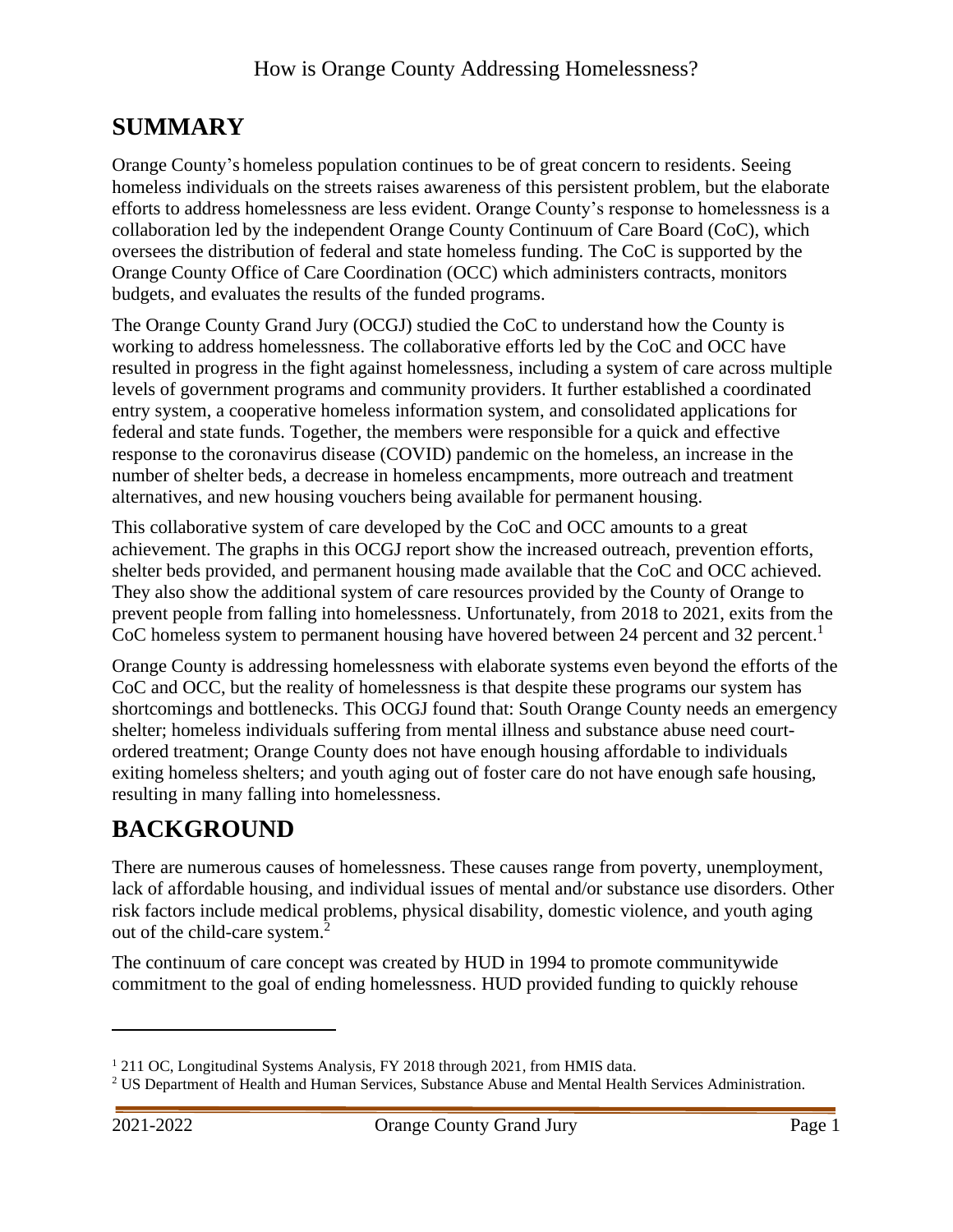individuals and families, promote participation in programs for the homeless, and optimize selfsufficiency among those experiencing homelessness.<sup>3</sup>

HUD recommended the collaborative development of plans to end homelessness in all communities receiving HUD funding. In response, Orange County created the Commission to End Homelessness that published a Ten-Year Plan to End Homelessness in 2012. <sup>4</sup> Over the ensuing decade, implementation of this model Ten-Year Plan was beyond the power of the Commission and major parts of the plan were not achieved.

Meanwhile, in 2009, HUD outlined the process of building a collaborative CoC comprised of organizations and individuals dedicated to ending homelessness. The CoC was created in 2016 along with the OCC. HUD, the major funder of homeless programs, gave the CoC responsibility for prioritizing the distribution of competitive federal homeless assistance program monies. The strategy of the CoC is to prioritize funding of programs that focus on four pillars: Prevention, Outreach, Shelter, and Housing.

### **Mixed Success in Addressing Homelessness**

In Orange County, various approaches to manage homelessness have been tried with varying levels of success.

- **Moving the Homeless:** When businesses and residents complained about homeless individuals, police were expected to relocate them. Pushing homeless individuals out of town sometimes resulted in simply shifting the problem to neighboring communities.
- **Ordinances by Cities:** Ordinances that criminalized camping on public property or loitering contributed to the incarceration of homeless individuals, including many suffering from mental illness and substance abuse issues. Orange County Sheriff Don Barnes commented, "By default, the Orange County Jail had become the de facto mental hospital of Orange County…. [in] 2018, Orange County jails had about 2,200 inmates with severe mental illnesses."<sup>5</sup>
- **Housing and Treatment:** Recent approaches that emphasized housing only or treatment only fell short in substantially reducing homelessness.
- **Local Opposition Prevented Shelter and Housing:** In Orange County, early efforts to provide low-threshold emergency shelters<sup>6</sup> to get individuals off the streets were met with local opposition in most communities, as were developments of housing affordable to individuals exiting shelters. The development of a Coordinated Entry System (CES)<sup>7</sup> helped reduce the neighborhood impact of shelters.

<sup>3</sup> HUD Office of Community Planning and Development, Continuum of Care 101*,* June 6, 2009.

<sup>4</sup> Orange County Ten Year Plan to End Homelessness, 2012.

<sup>5</sup> Nick Gerda, "OC Mental Health Jail Expansion Draws Pushback and Debate", Voice of OC, October 23, 2019.

<sup>6</sup> A Low-Threshold Emergency Shelter offers an alternative to living on the streets. Individuals in these shelters must comply with the shelter rules but are not required to be drug and alcohol free.

 $7$  Coordinated Entry System (CES) is a shared database between service providers that shuttles homeless individuals in and out of shelters eliminating walk-in and walk-out shelter access that caused community opposition. The CES is also a point of referral into permanent housing.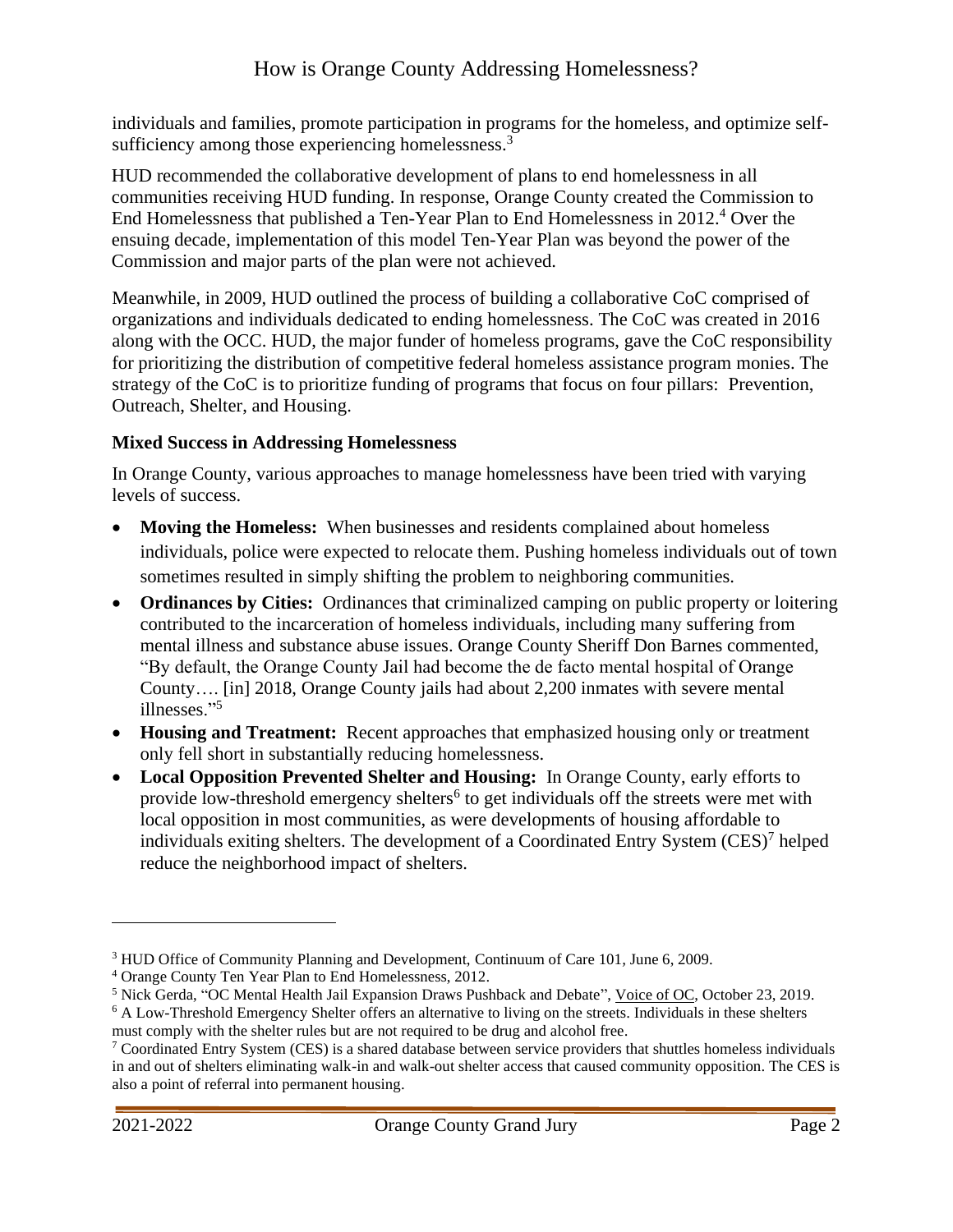- **Prevention Investments:** Additional assistance for rent or utilities, as well as Section 8 housing vouchers, resulted in increased financial stability of individuals at danger of becoming homeless.
- **Outreach Expanded:** More homeless individuals were reached through trust-building and outreach efforts resulting in increased numbers being sheltered.
- **Increased Shelter:** Emergency shelter beds available to the homeless increased providing immediate help to more of the unhoused.
- **Permanent Housing Added:** Some permanent housing opportunities increased through new HUD vouchers, as well as County of Orange Permanent Supportive Housing developments.

### **Point in Time Count**

The HUD-mandated Point in Time Count  $(PIT)^8$  is a national effort to create a census of homeless individuals every two years. While this one-day initiative to contact and count the homeless is assumed to result in a significant undercount, it is a consistent approach which shows comparable data collected over time. The most recent PIT was conducted in 2022 and reported a decrease of 1,142 homeless individuals counted in Orange County.

North and Central SPA cities sheltered 49% of their homeless while South SPA cities sheltered on 28% of their homeless according to the 2022 PIT.<sup>9</sup>



<sup>8</sup> Point in Time Count, Orange County Office of Care Coordination*,* May 2022 9 *Ibid*.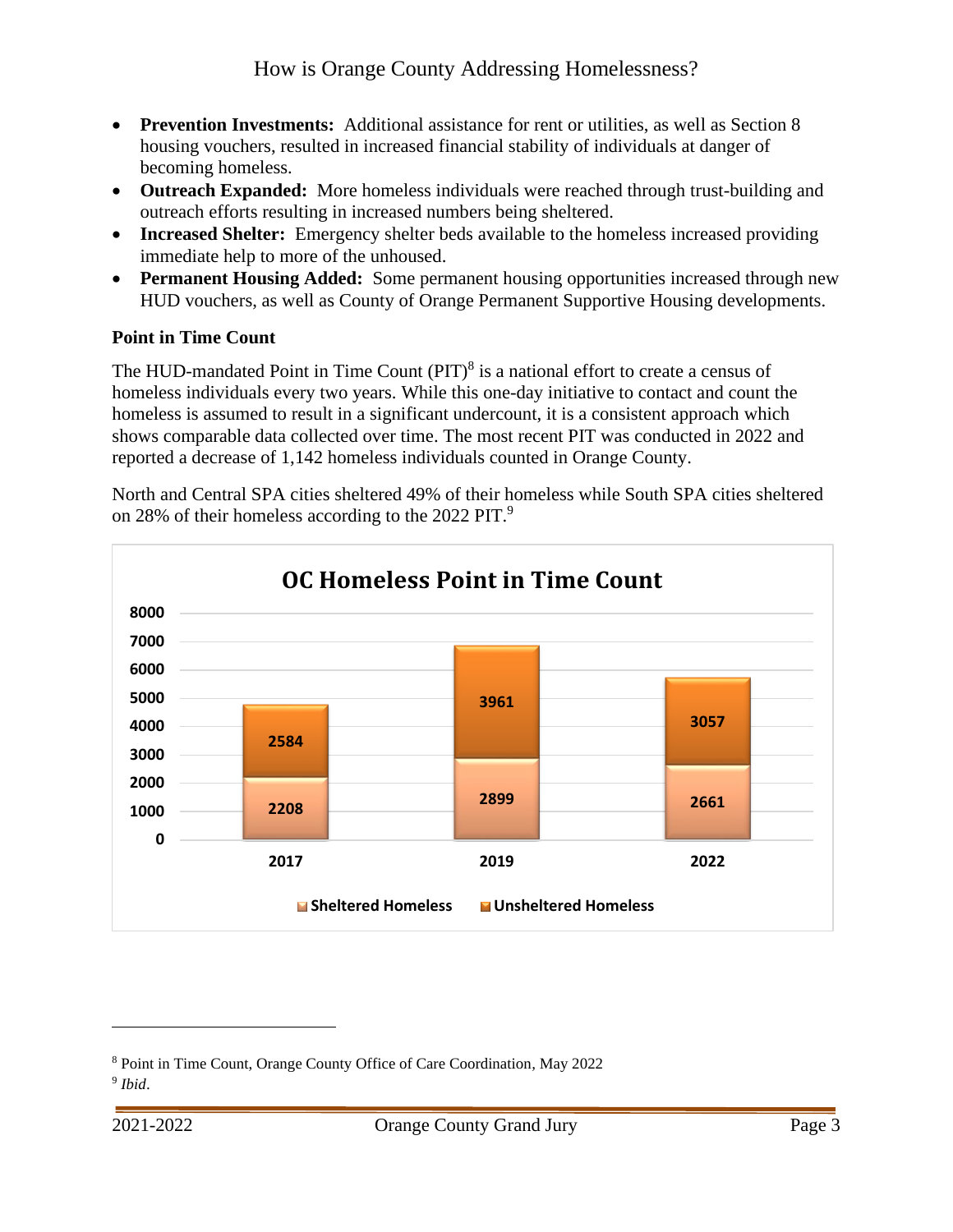*"John" was a homeless man who lived in Hart Park in the City of Orange for several years. He sought housing at the County "BRIDGES at Kraemer" shelter, where he stayed for seven months. He was an Army Veteran and during his time at BRIDGES, the staff worked with him to obtain identification and get his veteran benefits. Together they developed a housing plan and found a permanent home for him in Fountain Valley. He reported his joy when BRIDGES staff even gave him transportation to his new home where he now lives.*

#### **Federal Court Intervenes and Regional Shelters Are Opened**

In response to a lawsuit against the County of Orange filed on behalf of the homeless individuals living in large encampments along the Santa Ana River and other public property, a federal District Court got involved in overseeing the County's actions to clear the encampments.

On February 13, 2018, US District Court Judge David Carter ordered that "OC officials, cities and homeless advocates collaborate to find shelter for hundreds of people who have been living in the camps."<sup>10</sup> Judge Carter issued a Temporary Restraining Order barring the arrest of those living along the Santa Ana River stating, "That order will stand until public officials can identify an alternative place to house those living along the river trail."<sup>11</sup>

As a result of this litigation, on July 23, 2019, the District Court brokered a Settlement Agreement between the County of Orange and the advocates for the homeless.<sup>12</sup> This agreement outlined the number of emergency shelter beds that must be developed in each Orange County Service Planning Area  $(SPA)^{13}$ , before any homeless individuals could be removed from the encampments. This agreement was later adopted by North and Central SPA cities to avoid litigation and became a major impetus to opening low-threshold emergency shelters in the North and Central OC communities. South OC SPA cities did not sign the Settlement Agreement and no new low-threshold emergency shelters have subsequently been opened to meet the need of the South OC homeless identified in the OCGJ investigation.

### <span id="page-5-0"></span>**REASON FOR THE STUDY**

Homelessness continues to be one of the most frequently identified issues of concern to Orange County residents.<sup>14</sup> Previous Grand Juries examined efforts to address homelessness and made recommendations, many of which have been implemented.<sup>15</sup> Yet concerns about homelessness persist in our communities. The purpose of this report is to discuss the effectiveness of the CoC and OCC in collaborating to address Orange County's homelessness through the services that are provided by the 37 contracts they authorize and oversee. The Grand Jury sought to evaluate the

<sup>&</sup>lt;sup>10</sup> Hannah Fry and Doug Smith, "Frustrated judge demands O.C. find shelter for homeless being evicted from camps", Los Angeles Times, February 14, 2018

 $11$  *Ibid.* 

<sup>&</sup>lt;sup>12</sup> "Federal Judge Approves Settlement of Homeless Lawsuits", City News Service, July 23, 2019.

<sup>&</sup>lt;sup>13</sup> Service Planning Area (SPA) is the division of Orange County cities into three regional areas North, Central, and South, for the purpose of facilitating regional collaboration in the provision of services to the homeless.

<sup>14</sup> OC Annual Survey, Chapman University 2020.

<sup>15</sup> OCGJ Report 2017-18.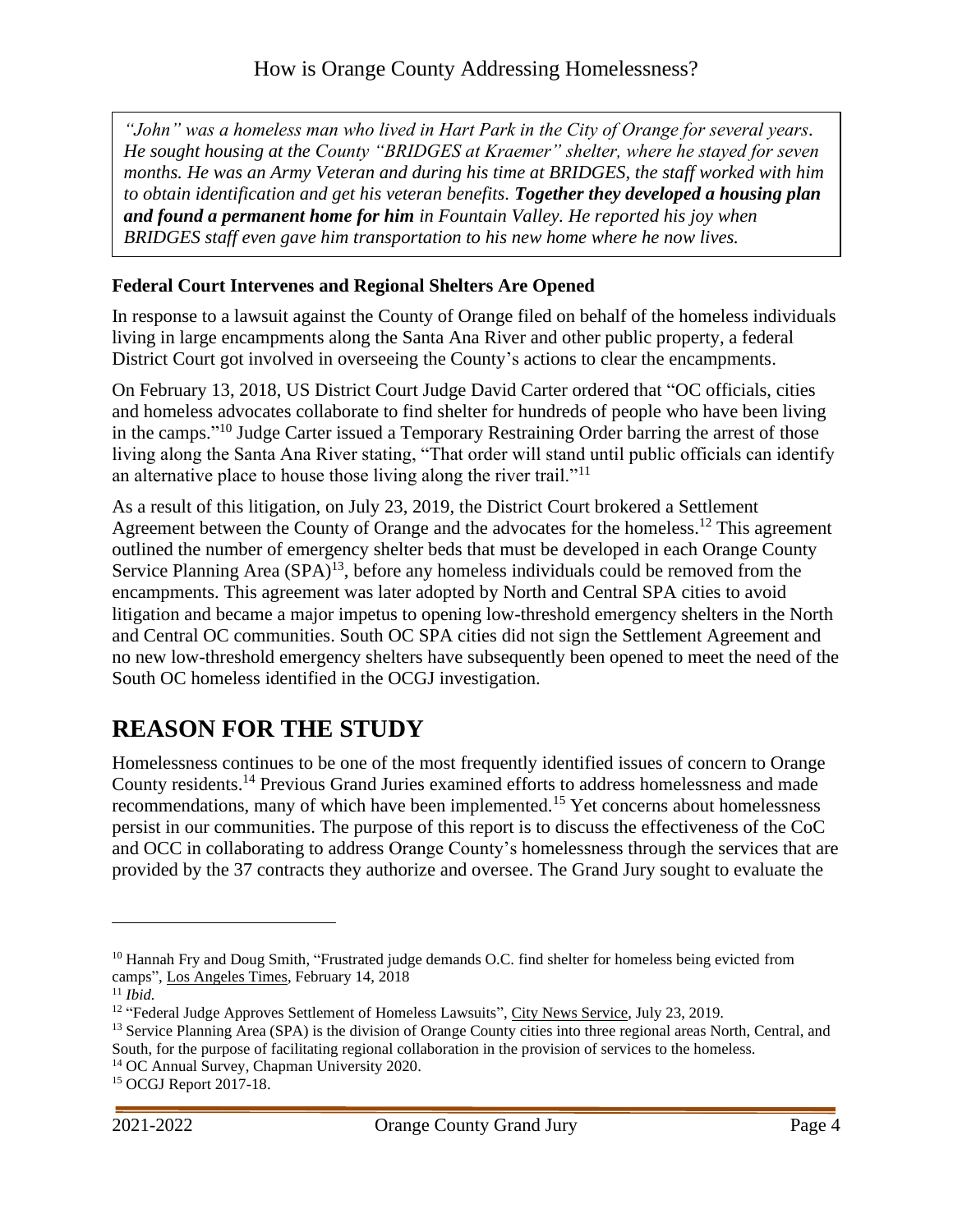amount of money is being spent, the outcomes achieved, and whether this investment of public dollars is making a difference.

*"James" abruptly found himself homeless and on the street at the age of 18 when his foster parents said they had completed their obligation to him. With few resources, he turned to friends who let him "couch surf", and then out of desperation, enlisted in the military. After his service, he returned to Orange County where found a friend to stay with and worked to get back on his feet. His lifelong struggles with homelessness coupled with excessive anger issues, addictions, and recovery from negative childhood experiences have required committing to radical personal change. Today in his early 50s, James has a job, and a mission to serve his community, teaching kids and helping the homeless with food, resources, and advice.*

# <span id="page-6-0"></span>**METHOD OF STUDY**

- Reviewed CoC contracts, budgets, and performance evaluations.
- Toured emergency shelters, food service providers, substance abuse and mental health treatment programs, and the Collaborative Courts.
- Interviewed federal authorities, city managers, shelter providers, homeless outreach workers, law enforcement personnel, county staff responsible for shelter and affordable housing, mental health professionals, OC jail staff, and homeless individuals.
- Reviewed documents including the Ten-Year Plan to End Homelessness, Continuum of Care Board minutes and reports, previous California Grand Jury reports, budgets, articles, and litigation.
- Conducted internet research on homeless issues.

# <span id="page-6-1"></span>**INVESTIGATION AND ANALYSIS**

### <span id="page-6-2"></span>**Orange County Continuum of Care Collaboration**

Since 1998, Orange County has developed a comprehensive regional continuum of care to address homelessness in Orange County. This collaboration covers Orange County's 34 cities and unincorporated areas. County departments and agencies, local governments, homeless, housing, supportive service providers, and community groups (including non-profits, faith-based organizations, interested business leaders, schools, individuals with lived experience, and many other stakeholders) joined as participants with the shared mission to address homelessness.

The Orange County Continuum of Care Board (CoC), created in 2016, is the governing body for the continuum of care, whose goal is to oversee and implement this strategic collaboration as authorized by federal legislation.<sup>16</sup> The CoC is comprised of diverse representatives of the collaborative participants.

<sup>&</sup>lt;sup>16</sup> Subtitle C of Title IV of the McKinney-Vento Homeless Assistance Act, (42 U.S.C.11381-11389).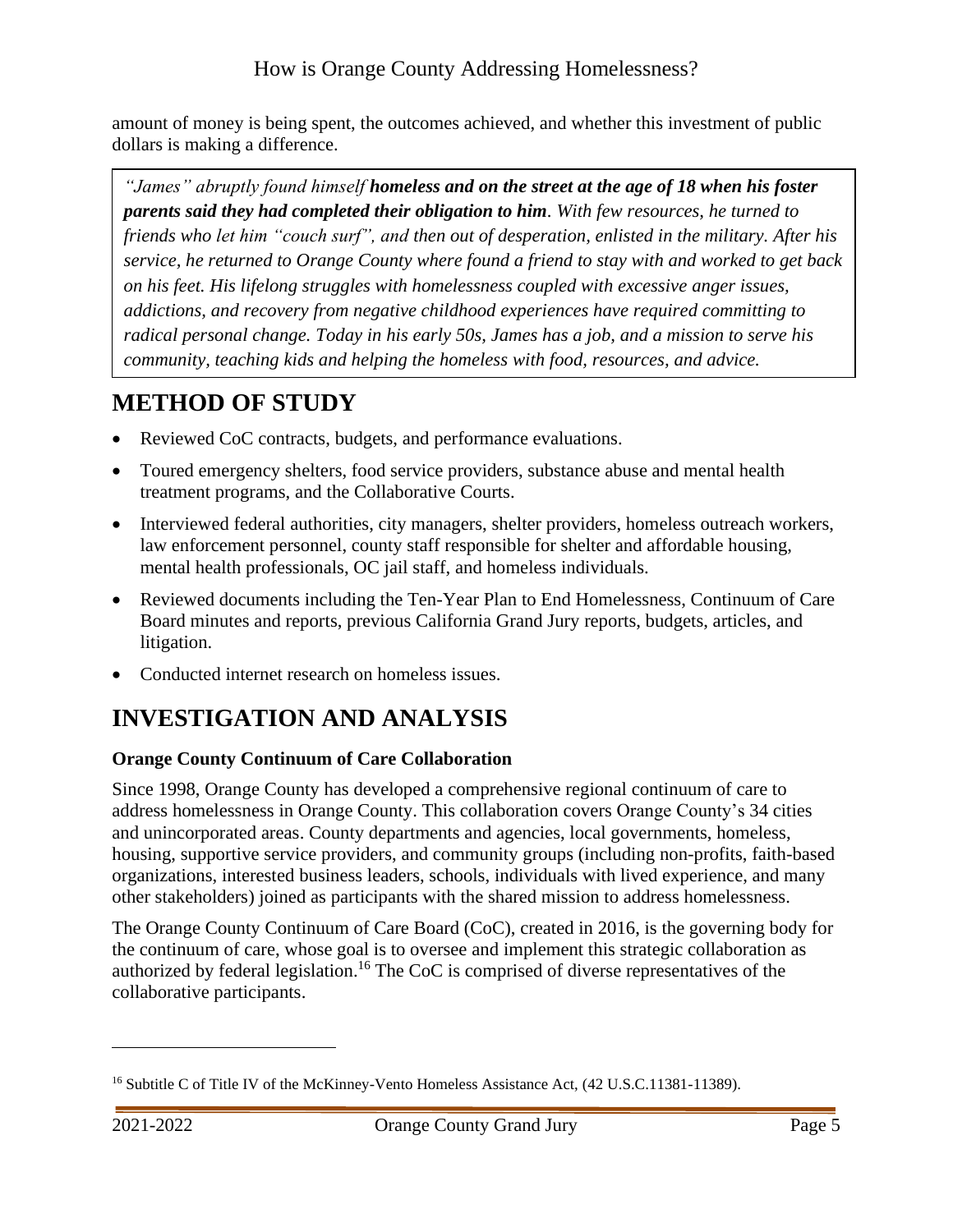The CoC vision is to develop a dignified and equitable system to permanently house those experiencing homelessness, on a collaborative and regional basis, to allocate funds to match the greatest needs.

### <span id="page-7-0"></span>**Prioritizing Homeless Funding**

The CoC Board is responsible for the distribution of federal, state, and local funding to address homelessness. These dollars are restricted for specific uses by the funding sources. The CoC prioritizes awarding contracts based on four strategic pillars, and the OCC administers, monitors, and evaluates the contracts. The four pillars are:

- **1. Prevention** short-term intervention to keep people in their homes, avoid eviction, and stabilize their housing.
- **2. Outreach** seeking, reaching out to, and engaging individuals as a first step towards ending their homelessness and providing services to develop self-sufficiency and independence.
- **3. Shelters-** temporary residence providing protection from exposure and a safety net for the homeless.
- **4. Housing** including housing coupled with treatment and supportive services enables greater potential success of homeless individuals suffering from mental illness and substance abuse.



*Source: Office of Care Coordination.<sup>17</sup>*

<sup>&</sup>lt;sup>17</sup> Contract Inventory 2021, Orange County Office of Care Coordination.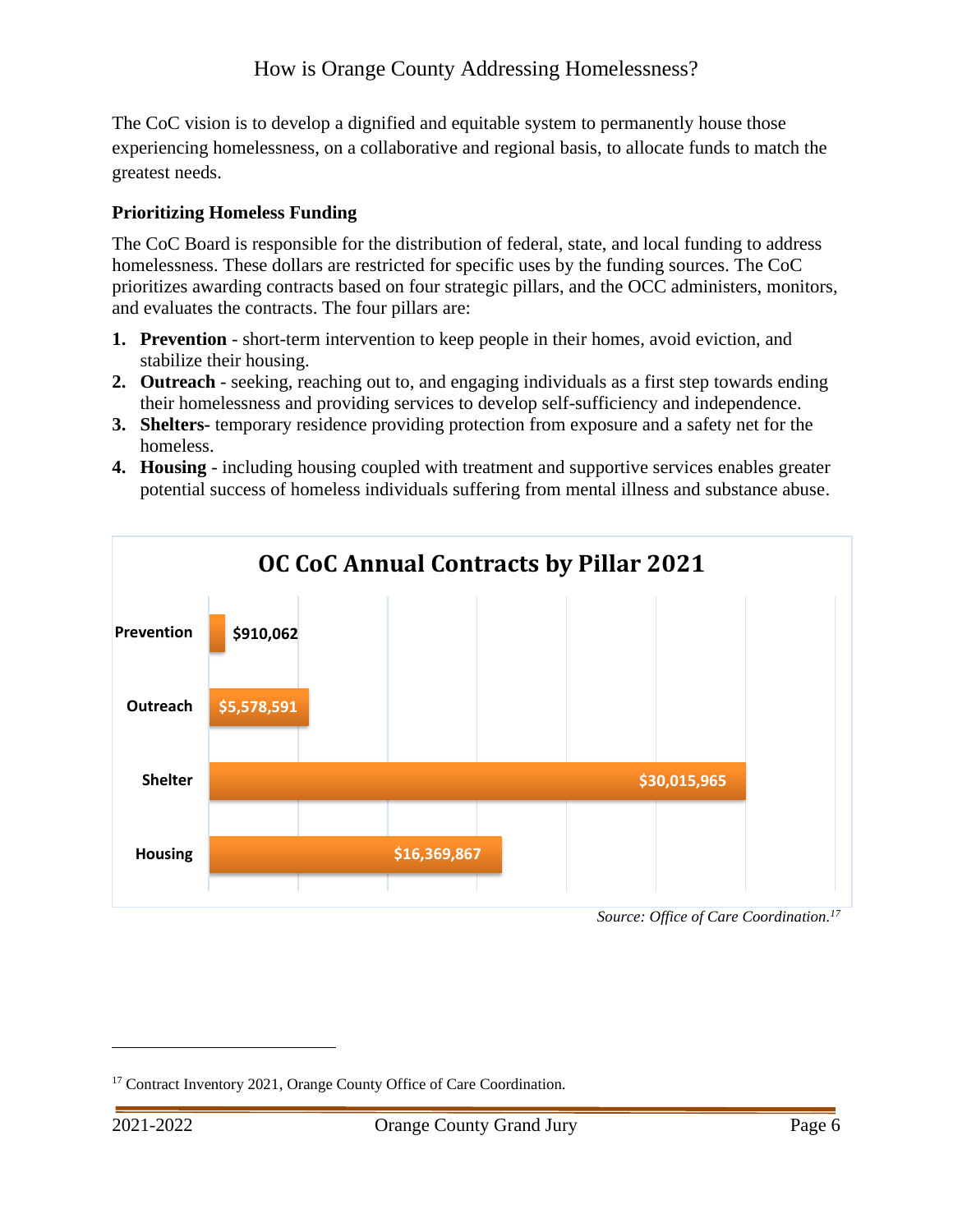#### <span id="page-8-0"></span>**Continuum of Care Funding Oversight**

The CoC oversees 37 contracts that outline the terms and agreements as to what services must be provided, and which funding source is used (such as the County General Fund, or various state and federal grants). The source of funds dictates how the funds must be used.

The CoC receives funding through various state and federal sources through a Notice of Funding Availability. The CoC issues a Request for Proposals to which qualified non-profits submit proposals. The CoC and the Commission to End Homelessness work together to establish funding priorities. The CoC selects which proposals to fund and sends them to the Board of Supervisors for legal approval.

All contracts specify that audits may be required. Audits are based on performance and proper use of funds required by the funding source. The County can also request an audit at any time during the contract term. The OCC monitors the contracts through a monthly Expenditure and Revenue report. Along with this financial review, the County conducts yearly site visits for each contract. The on-site audit reviews all aspects of the contract obligations to ensure that the contractors are compliant with the specifications of the funding.

Contractors who meet or exceed their requirements are typically renewed. Those who fail are given the opportunity to explain unexpected hurdles they faced, such as COVID issues or other unavoidable circumstances. After a full review, the CoC Board decides whether to renew or terminate a contract.



NOTE: This pie chart includes some grants awarded for multiple years. *Source: Office of Care Coordination.<sup>18</sup>*

<sup>18</sup> *Ibid.*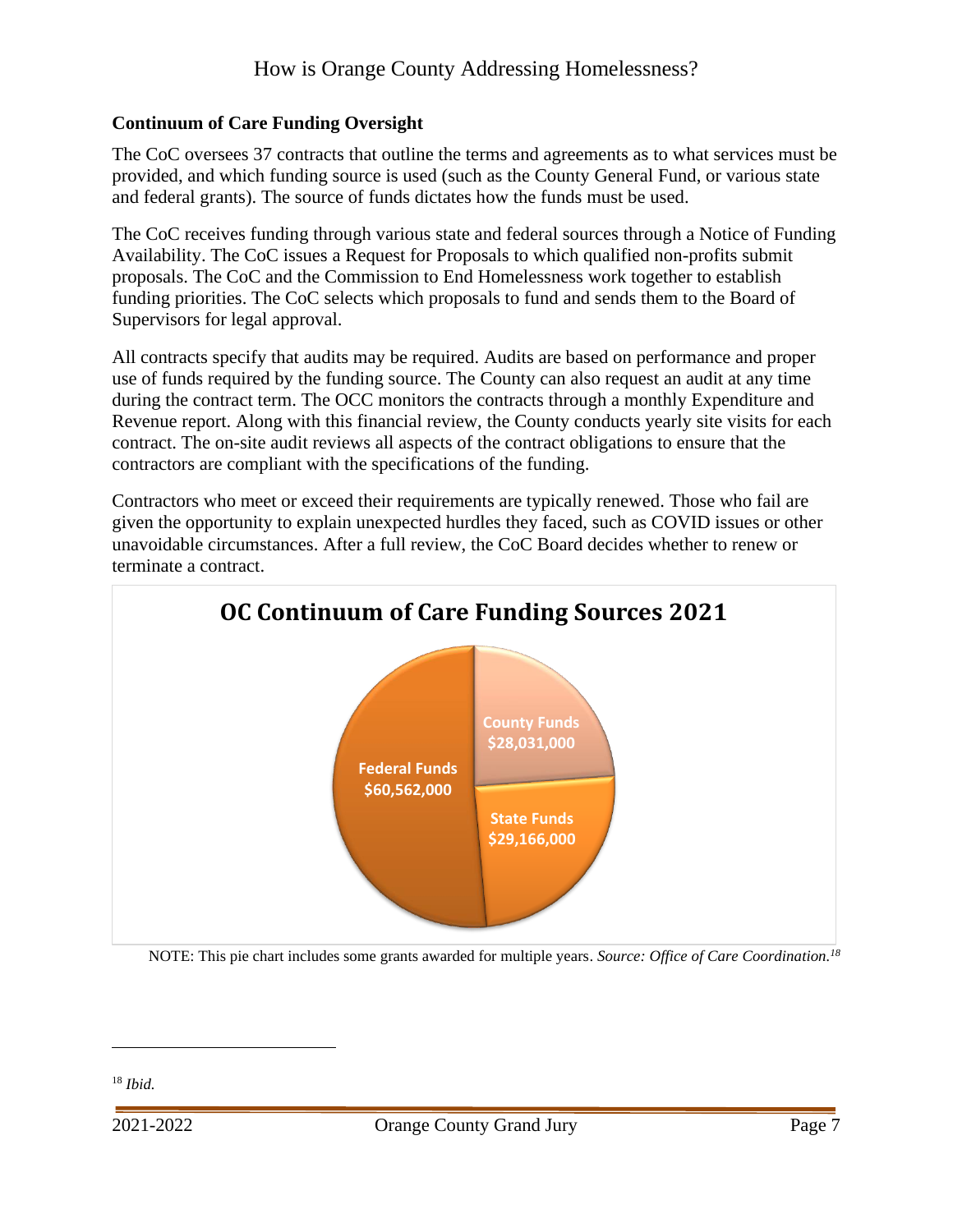### <span id="page-9-0"></span>**Major Funding Sources Overseen by the CoC**

A variety of federal, state, and county restrictive grants with specific uses required make up the funding that the CoC allocates.<sup>19</sup>

### <span id="page-9-1"></span>**CoC Process to Address Homelessness**

OCGJ sought to evaluate the effectiveness of the CoC contracts under each pillar using the data from the Homeless Management Information System (HMIS) which is the shared database of all homeless services providers required by HUD for CoC's and maintained by the non-profit 211 OC.

**1. Prevention -** CoC investments in homeless prevention, include rental and utility assistance, as well as housing vouchers, and are measured as "increased income" in the graph below.

The CoC system does not represent the only County of Orange expenditures to prevent homelessness. The County allocates significant amounts of funding to prevent individuals and families from becoming homeless as outlined later in this report.



<sup>&</sup>lt;sup>19</sup> Grant sources include: American Recovery Plan Act (ARPA)\*, Business, Consumer and Housing Agency, COVID 19 Tenant Relief Act (BCSH)\*, California Emergency Solution Housing (CESH), Consolidated Appropriations Act for Rental Assistance (CAA), Coronavirus Aid, Relief and Economic Security Act (CARES)\*, Federal Continuum of Care fund (CoC), Homeless Emergency Aid Program (HEAP), Homeless Housing Assistance Prevention (HHAP), HUD Emergency Shelter Grant program (ESG), HUD Housing Community Development (HCD), Orange County General Fund (GF). *\* COVID Related Funding.*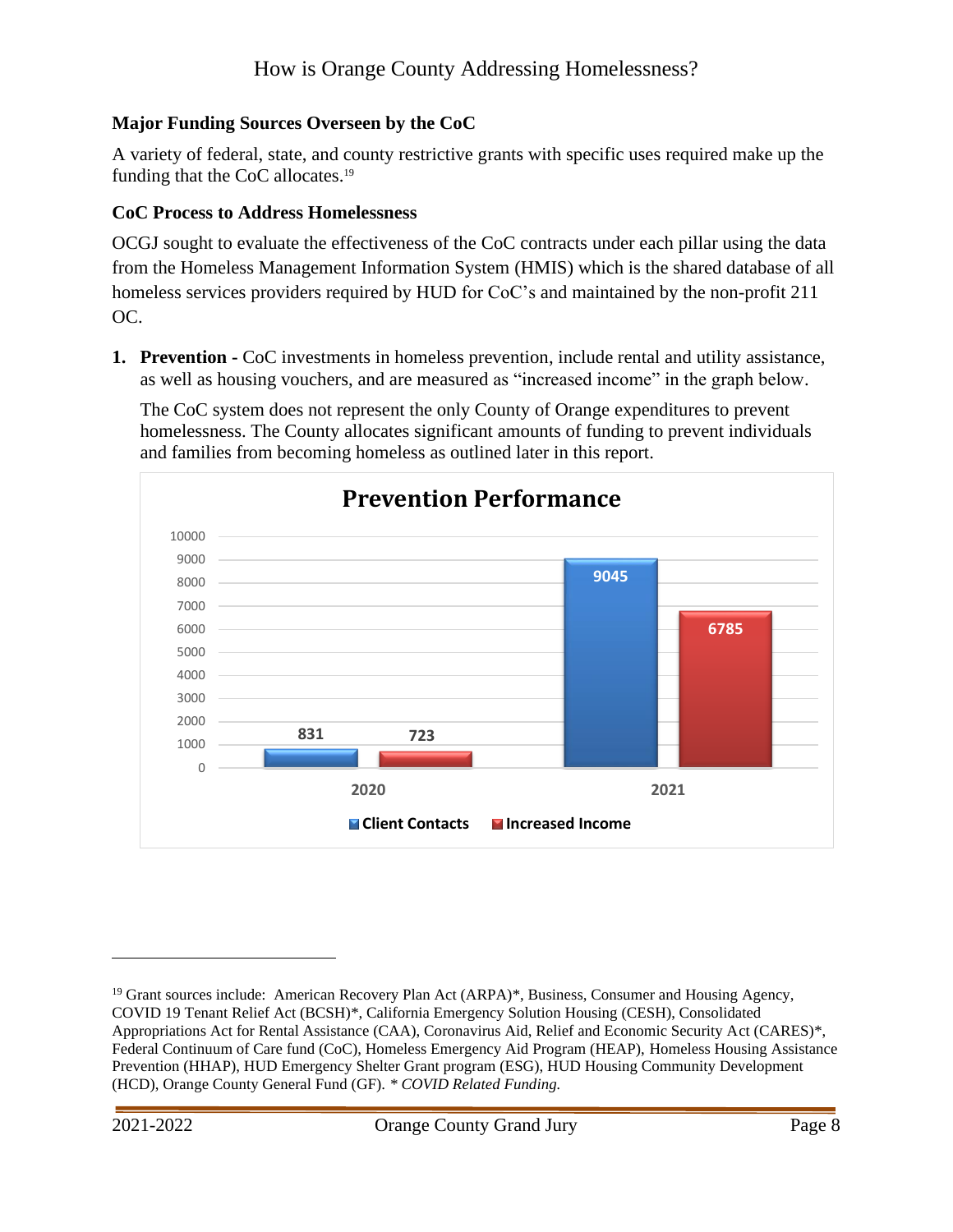*A homeless man hanging out at a volunteer organization that provides food and assistance to the homeless described his experience in Orange. He stated that because he did not have a home, he*  was constantly stopped and harassed by the police, both physically and mentally. He believed that *the Be Well Center was just a trick to get people off the streets. They would 5150 (72-hour mental health hold) everyone referred to their program and no one ever saw them again.*

**2. Outreach –** Outreach efforts of CoC non-profit contractors resulted in successful exits from homelessness to shelter increasing about 33 percent from 2,245 in 2019 to 2,994 in 2021. In that period, outreach efforts by non-profits seeking to build trust with homeless individuals resulted in the doubling of client contacts, to over 10,000 a year. Increasing client contacts, building trust, and successful entrance into shelter are measures of successful outreach programs.

Some people believe that chronically homeless individuals do not want permanent housing and are resistant to programs. While this may be true in some cases, the OCGJ learned several reasons for this resistance, including:

- Individuals who lack trust in outreach program staff due to promises previously broken.
- Substance abusers who are not ready for treatment.
- Mentally ill individuals who lack awareness of their illness.
- Individuals who fear for their safety in shelters or housing.
- Individuals who do not like the rule that forbids walking in and out of the shelter and require access by arranged transportation only.

The OCGJ learned from law enforcement and shelter officials that there were not enough rehabilitation and treatment facilities and services to meet the need of homeless Orange County residents suffering from mentally illness or substance abuse.



*Source: 211 OC, HMIS data, 2019-21*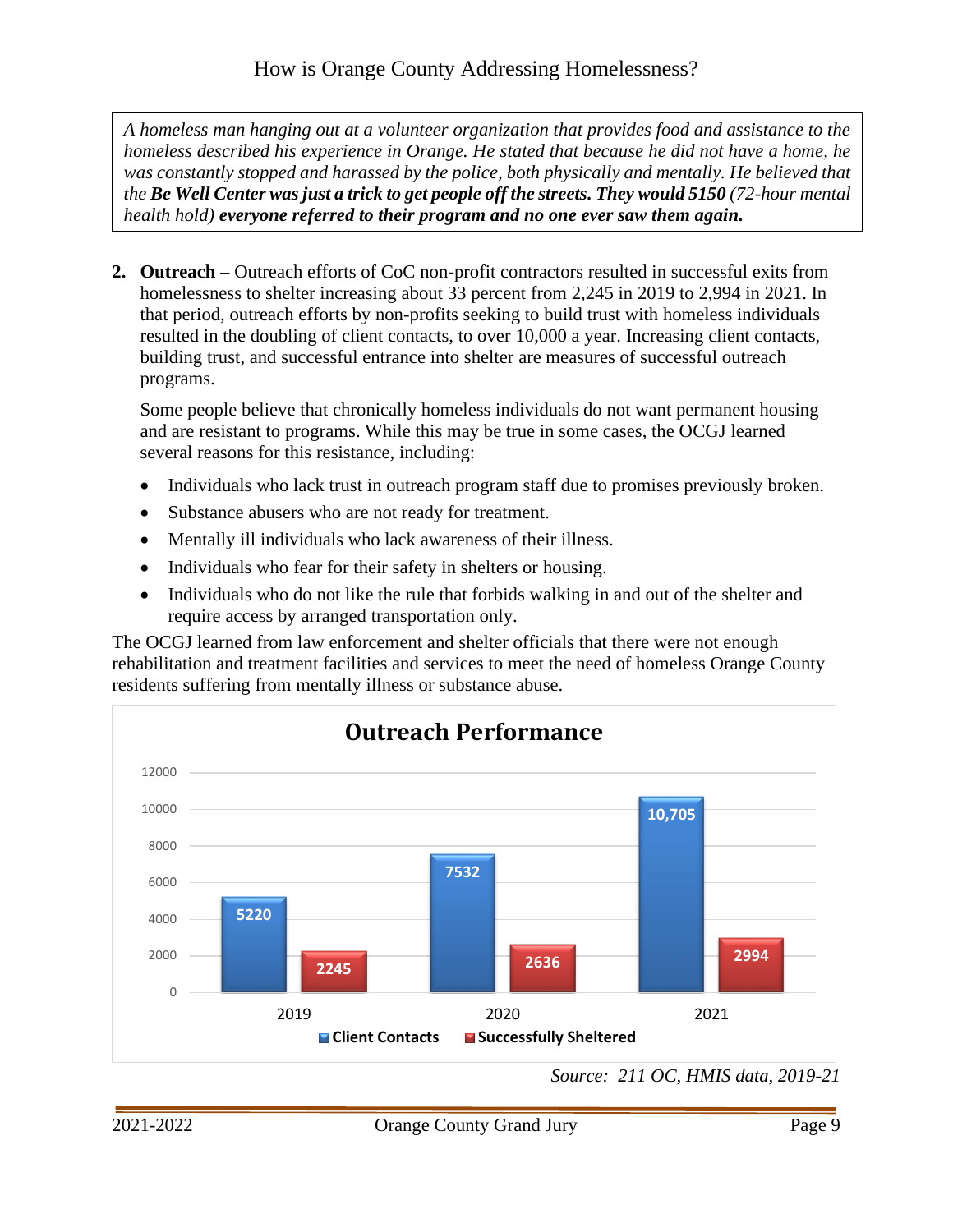**3. Shelter -** Emergency shelter capacity increased over 40 percent from 2,665 in 2017 to 3,756 in 2021, primarily in North and Central SPA cities. This increase helped to temporarily house many of the homeless of Orange County.

Low-Threshold Emergency Shelters are open to all individuals whose behavior is consistent with the shelter rules. This includes individuals who are suffering mental illness as well as those who are still using drugs and alcohol. The County of Orange funds two such shelters, BRIDGES in the North SPA and YALE in the Central SPA, but has been unsuccessful in siting a shelter in South SPA.

Navigation Centers are emergency shelters that are funded by cities and other sources. Shelters have opened in Anaheim, Buena Park, Fullerton, Huntington Beach, Laguna Beach, Placentia, Tustin, and Santa Ana. Additional shelters are operated by various non-profits and faith-based organizations around Orange County. The OCGJ found that no low-threshold emergency shelters had been opened in South SPA cities to meet the identified need.

Various levels of service are provided at the emergency shelters in addition to safe beds, food, and showers. The low-threshold, multi-service county shelters work with the residents to do the following: develop a plan to get into permanent housing; get job training and secure a job; obtain benefits for which they qualify, such as veterans, general relief, disability, or other public assistance; get into treatment programs to help with their substance abuse or mental illness; receive medical care and needed medicine; and overcome other individual challenges to independent living.



*Note:* Numbers include year-round and seasonal shelters, and 517 temporary COVID beds. *<sup>20</sup>*

 $20$  HIC Report Year Over Year 2017-21, 211 OC, Orange County, 2021.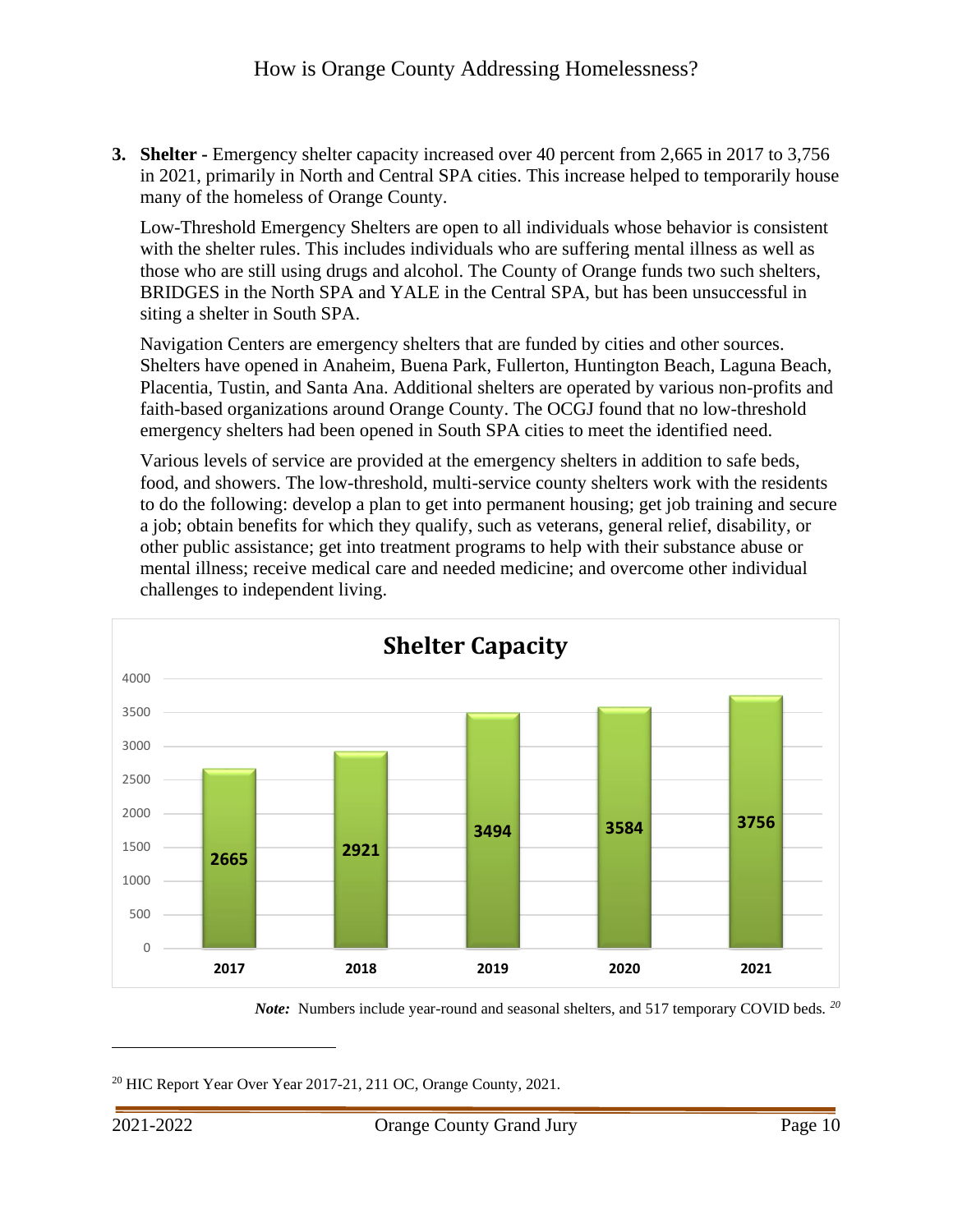**4. Housing -** Permanent housing, including Permanent Supportive Housing (PSH), has increased 13 percent over the last five years, from 3,261 in 2017 to 3,689 in 2021.



*Source: 211 OC Housing Inventory Count 2017-21<sup>21</sup>*

- **Housing Vouchers** (Section 8) are issued by local Housing Authorities who set aside some for the homeless. They prioritize individual veterans, disabled, and families with children, as well as designating some for PSH projects. Vouchers are a permanent housing subsidy that require individuals to contribute 30 percent of their income to rent.
- **Exits from emergency shelters** to permanent housing were limited not only by the number of vouchers available, but by the inability of homeless individuals to find housing where landlords would accept vouchers. From 2018 to 2021, exits from the CoC homeless system to permanent housing have hovered between 24 and 32 percent.<sup>22</sup>
- **2,700 PSH** units were needed according to the PIT count in 2017. PSH is for homeless individuals who are living with disabilities and mental illness. OC Housing Community Development leveraged California Mental Health Services Act funds resulting in 2,700 PSH units being built, approved, or in the planning stage as of 2022.
- **Treatment programs** for homeless individuals, who could benefit from permanent housing but require treatment programs to be successful, are in short supply.
- **Transitional Aged Youth** (TAY), are 16–24-year-olds who age out of the Foster Care system. They are vulnerable and many become homeless. The CoC funds one shelter with 25 beds for TAY where the waiting list for a bed is nine months. During the pandemic, housing vouchers for TAY increased from five to 120 but fell short of meeting the 150 beds needed. $23$

<sup>21</sup> Orange County Housing Stock, 211 OC, Housing Inventory Count 2021 Report.

<sup>&</sup>lt;sup>22</sup> Longitudinal Systems Analysis, 211 OC, FY 2018 through 2021.

<sup>&</sup>lt;sup>23</sup> Dr. Shauntina Sorrells, MSW, DSW, Chief Program Officer, Orangewood Children's Home, Chair CoC TAY Committee, in a presentation to OC Supervisor Foley's Forum on Homelessness, Santa Ana, April 20, 2022.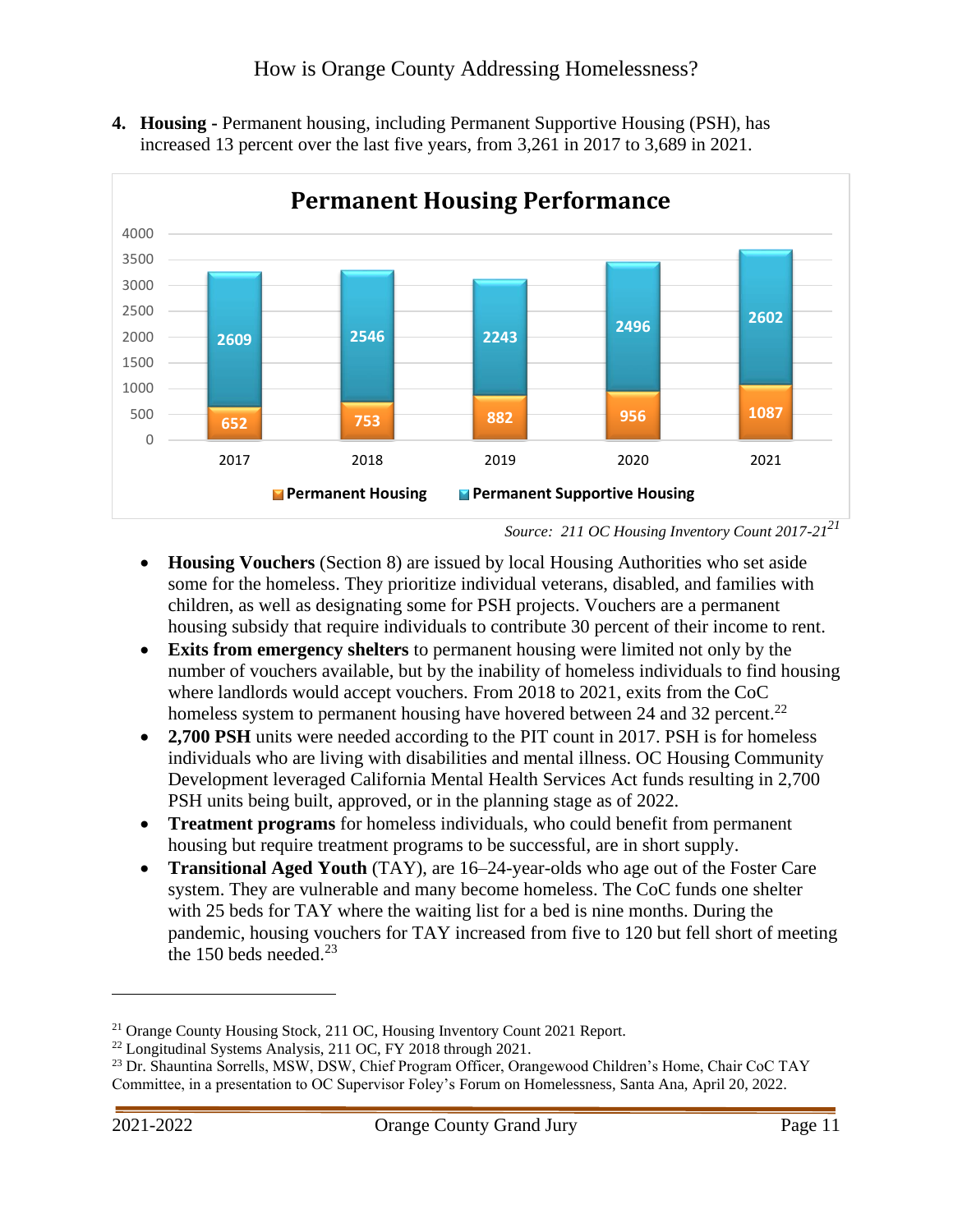#### <span id="page-13-0"></span>**OC System of Care Resources**

While the CoC represents the targeted collaboration to combat homelessness envisioned by HUD, there are additional programs in the Orange County System of Care that serve homeless individuals through other County agencies, such as the following:

- **Prevention** Health care services which include: mental health, substance abuse treatment, and public health (infectious disease control); public assistance programs such as: Cal Fresh (EBT, food assistance), Cal WORKS (job training), Cash Assistance Program for Immigrants, Medi-Cal, and General Relief (cash assistance).
- **Outreach** Link to Services, Housing, Treatment, Basic Skills, and Job Training.
- **Shelter** All emergency shelter funds go through the CoC Board.
- **Housing** Housing Choice Vouchers, and Supportive Housing.



*Source County of Orange <sup>24</sup>*

#### **Total Orange County Cost of Homelessness**

In addition to the costs of the Orange County System of Care, the county spends significant funds annually on homeless individuals in jail and in the criminal justice system. When these expenditures are included, Orange County homeless costs were an estimated \$1.6 billion in FY 2021. 25

The graphs in this OCGJ report illustrate the increased outreach, prevention, shelter, and permanent housing that the CoC and OCC achieved, as well as additional system of care

<sup>24</sup> OC System of Care Resources, FY 2021-22, Orange County Office of Care Coordination.

<sup>&</sup>lt;sup>25</sup> OC District 2 Services Assessment Final Report, Moss Adams, February 2022.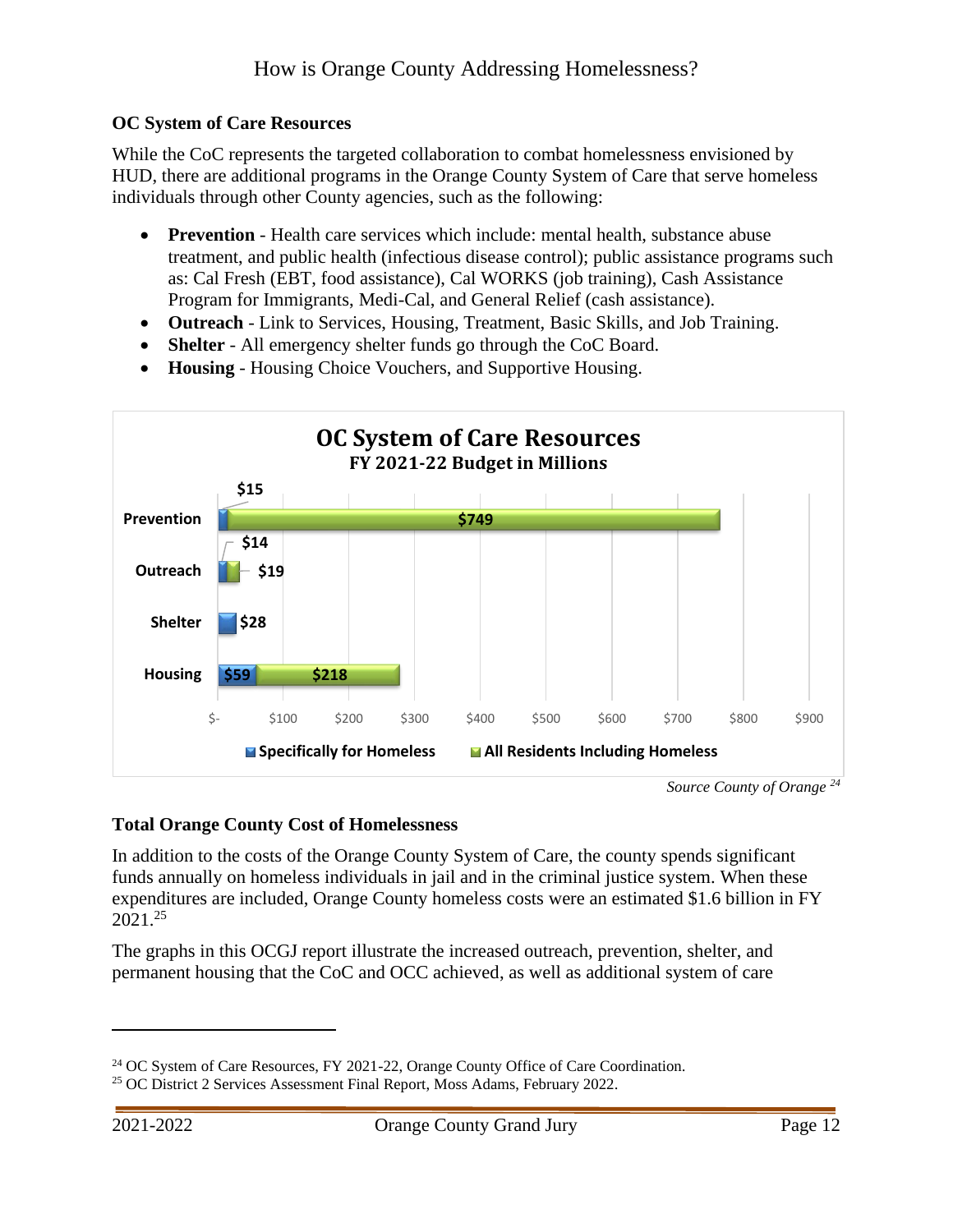resources provided by the County of Orange. The 2022 Point in Time count documents the resulting decrease in homelessness, even as it shows the remaining challenges.

These County of Orange investments to address homelessness make a big difference by taking many people off the streets, providing shelters with basic services, giving needed medical and mental health care, helping with job training, and creating some permanent housing. While these investments are essential, they do not go far enough to house all the homeless people living in Orange County; in fact, only about 30 percent of the individuals exiting temporary shelters move into permanent housing.

The challenge of homelessness in our changing economy has been evolving as have our systems of care and prevention. It is clear that no one approach is going to eradicate homelessness. However, if we continue to come together to learn and to improve our collective efforts, we will enable greater success in the exhaustive task of serving this vulnerable population in our community.

# <span id="page-14-0"></span>**FINDINGS**

Based on its investigation described in this report, the 2021-2022 Orange County Grand Jury has arrived at the following findings:

- F1 South Orange County SPA cities lack low-threshold emergency shelters resulting in more homeless encampments and individuals living on the streets.
- F2 Too many of the homeless who are severely and persistently mentally ill and those with addiction issues end up incarcerated instead of more appropriate placements.
- F3 The County of Orange and cities within Orange County have been inconsistent in collaboration for support of shelters and services, which has resulted in missed opportunities to end homelessness.
- F4 There are an insufficient number of rental units available to those exiting Emergency Shelters, resulting in the majority returning to homelessness when leaving the shelters.
- F5 The Office of Care Coordination, in collaboration with the Continuum of Care Board, provides an effective community-based system of setting priorities to address homelessness, learning best practices, awarding and monitoring contracts, and overseeing a comprehensive system of care. However, the challenge of housing all our homeless requires much more.
- <span id="page-14-1"></span>F6 Transitional Aged Youth who age out of the Foster Care system are a vulnerable population that often become homeless and need assistance in finding housing. There are insufficient resources to adequately serve these young people.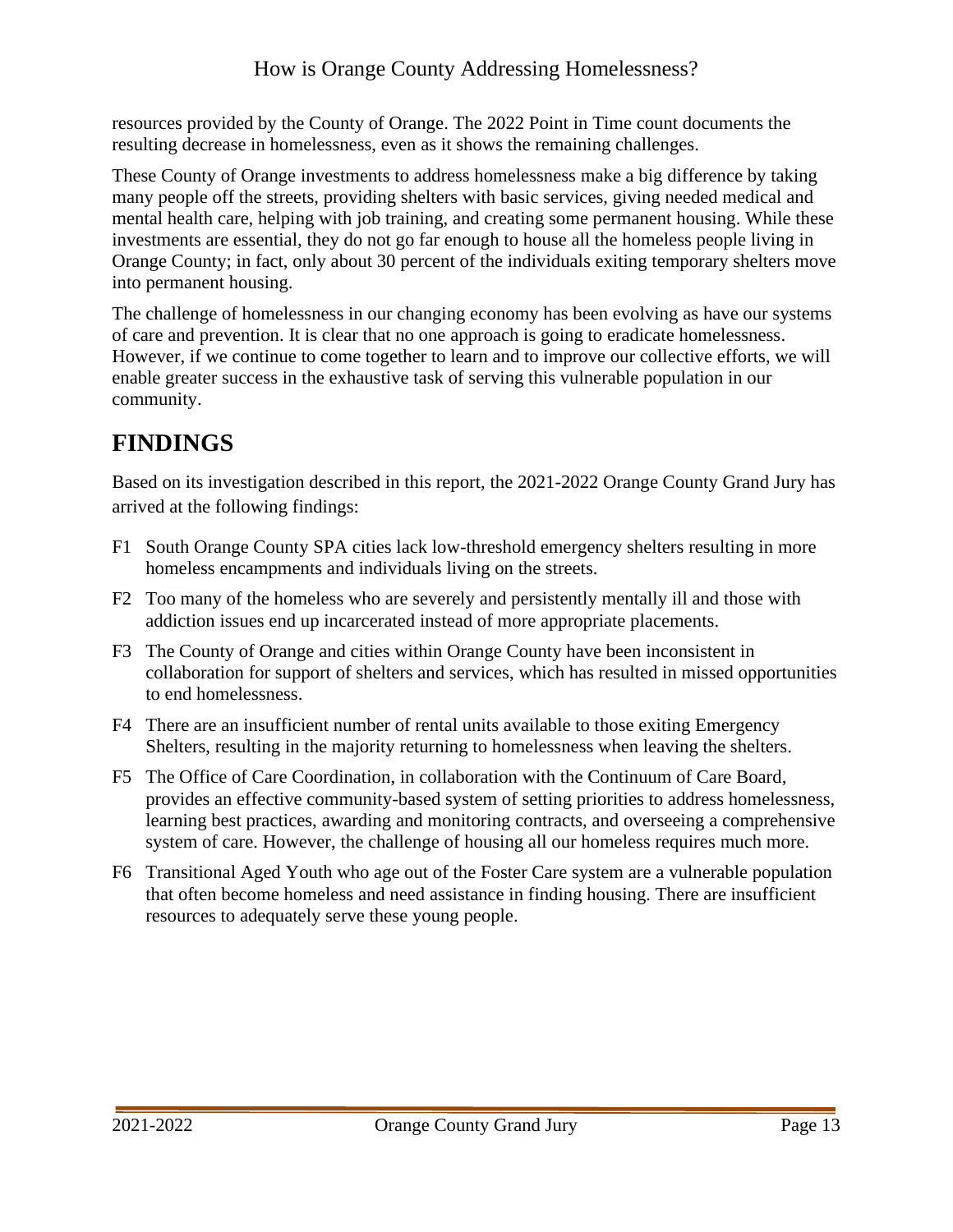# **RECOMMENDATIONS**

Based on its investigation described herein, the 2021-2022 Orange County Grand Jury makes the following recommendations:

- R1 By July 1, 2023, the CoC and County of Orange should leverage funding to persuade South Orange County cities to open a regional, low-threshold emergency shelter for the homeless, in addition to the Laguna Beach Friendship Shelter. (F1)
- R2 By July 1, 2023, South OC SPA cities should collaborate in siting and funding a lowthreshold emergency shelter for the homeless, in addition to the Friendship Shelter in Laguna Beach. (F2)
- R3 The CoC should fund programs in fiscal year 2022-23 for people with severe and persistent mental illness and addiction issues to receive supervised care and treatment. (F2)
- R4 By July 1, 2024, the County of Orange and cities should collaborate to open facilities that can house people with severe and persistent mental illness and addiction issues in a secure setting. (F2)
- R5 By July 1, 2023, the County of Orange, cities and CoC should collaborate to encourage the development of housing affordable to individuals exiting the emergency shelters in Orange County. (F3, F4, F5)
- R6 By December 1, 2022, the County of Orange, cities and CoC should collaborate to increase the number of housing opportunities for Transitional Aged Youth. (F6)

# <span id="page-15-0"></span>**COMMENDATIONS**

**Continuum of Care -** The Orange County Grand Jury commends the broad-based collaboration between the County, cities, non-profit shelter and service providers, homeless advocates, faithbased organizations helping the homeless and hungry, and public and private entities, known as the Continuum of Care. This federally supported initiative has a representative board of directors and enjoys the highly effective professional support of the County of Orange Office of Care Coordination.

The OCGJ toured facilities and interviewed those engaged at all levels in this community-wide endeavor and was impressed at the dedication and caring to help the less fortunate in our County.

During the OCGJ investigation into the CoC, several exceptional organizations and dedicated individuals were brought to our attention. While not a direct part of our focus on the CoC, they were part of this broad community effort to address homelessness so the OCGJ thought they warranted honorable mention, including:

- **Be Well OC** in Orange is an innovative collaboration to provide outreach vans with mental health crisis teams, and a residential facility to reduce the incarceration of individuals with mental illness and/or substance abuse problems.
- **Mary's Kitchen** in the city of Orange provides dignified services including food to the walk-in homeless. Additionally, clients can receive mail and take showers.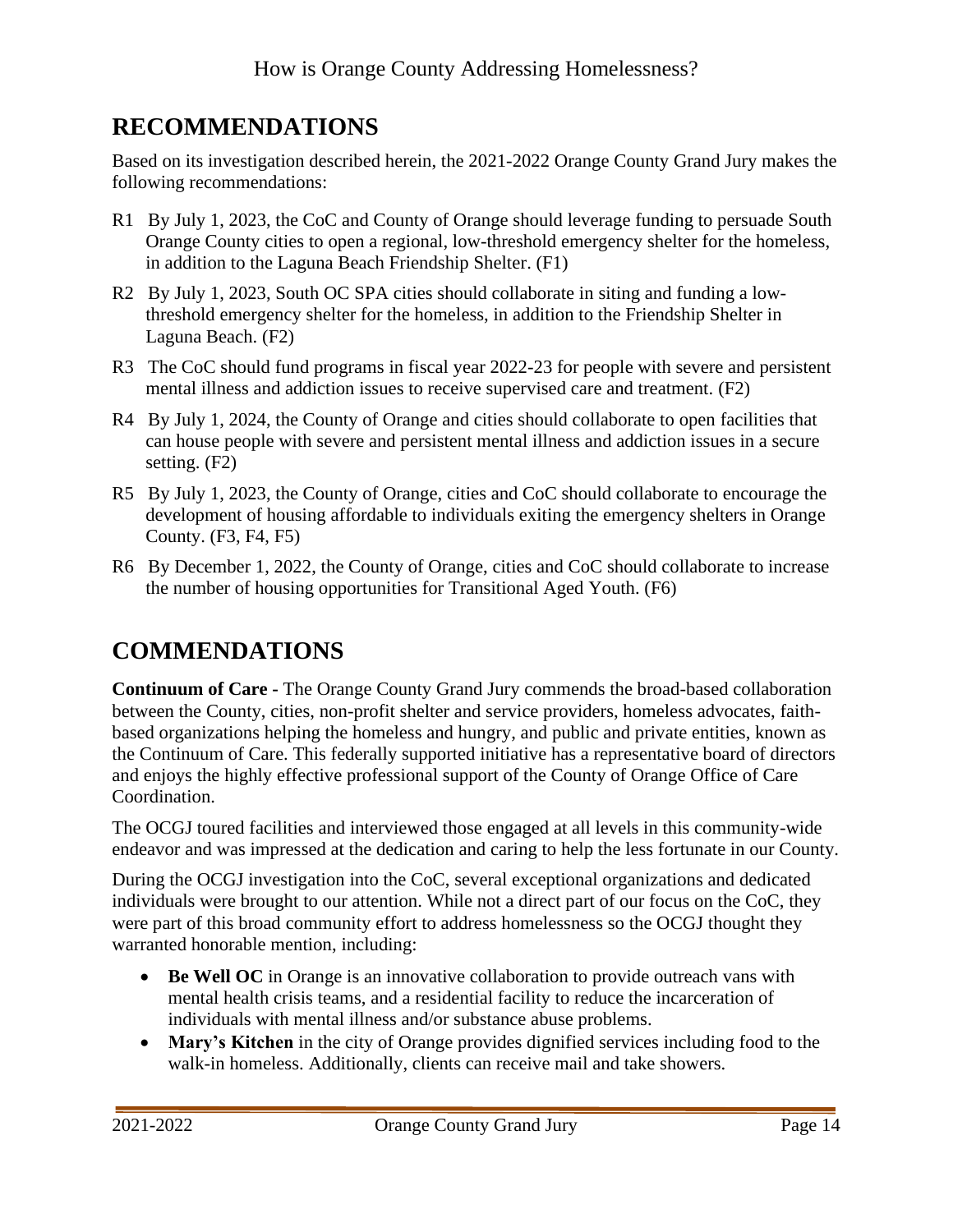- **Navigation Centers** in the cities of Laguna Beach, Fullerton, Buena Park, Placentia, Tustin, and Huntington Beach are providing critical shelter and services to the homeless.
- **Orange County's Emergency Shelters,** Yale, and Bridges at Kraemer are unique multiservice, low-threshold shelters run by PATH and Mercy House respectfully.
- **Outreach and Prevention** work being done by City Net and city homeless liaisons are the front line in reaching the chronically homeless.
- **Permanent Housing** is being developed by many entities overcoming various obstacles. The Grand Jury commends Jamboree Housing for their successful PSH units we toured, and the OC Housing Community Development department for their success in leveraging partnerships to create 2700 units of PSH.
- **The Salvation Army** operates a low-threshold, comprehensive homeless shelter for the City of Anaheim and is in the process of building an adjacent apartment complex with permanent supportive housing.
- **US District Court Judge David Carter** played an extraordinary role in bringing the cities and county to the table with the advocates and homeless to create change. His "hands on" approach demonstrated the compassion he expected of all.
- **Whatever It Takes (WIT) Collaborative Court** is an initiative to help high risk, high need, convicted felons, to be successfully reintegrated into society. Coordinated resources and guidance are offered to complete a program of sobriety, housing, employment, counseling, relationship issues, and consistent healthy behavior.

# <span id="page-16-0"></span>**RESPONSES**

California Penal Code Section 933 requires the governing body of any public agency which the Grand Jury has reviewed, and about which it has issued a final report, to comment to the Presiding Judge of the Superior Court on the findings and recommendations pertaining to matters under the control of the governing body. Such comment shall be made *no later than 90 days* after the Grand Jury publishes its report (filed with the Clerk of the Court). Additionally, in the case of a report containing findings and recommendations pertaining to a department or agency headed by an elected County official (e.g., District Attorney, Sheriff, etc.), such elected County official shall comment on the findings and recommendations pertaining to the matters under that elected official's control *within 60 days* to the Presiding Judge with an information copy sent to the Board of Supervisors.

Furthermore, California Penal Code Section 933.05 specifies the manner in which such comment(s) are to be made as follows:

(a) As to each Grand Jury finding, the responding person or entity shall indicate one of the following:

(1) The respondent agrees with the finding.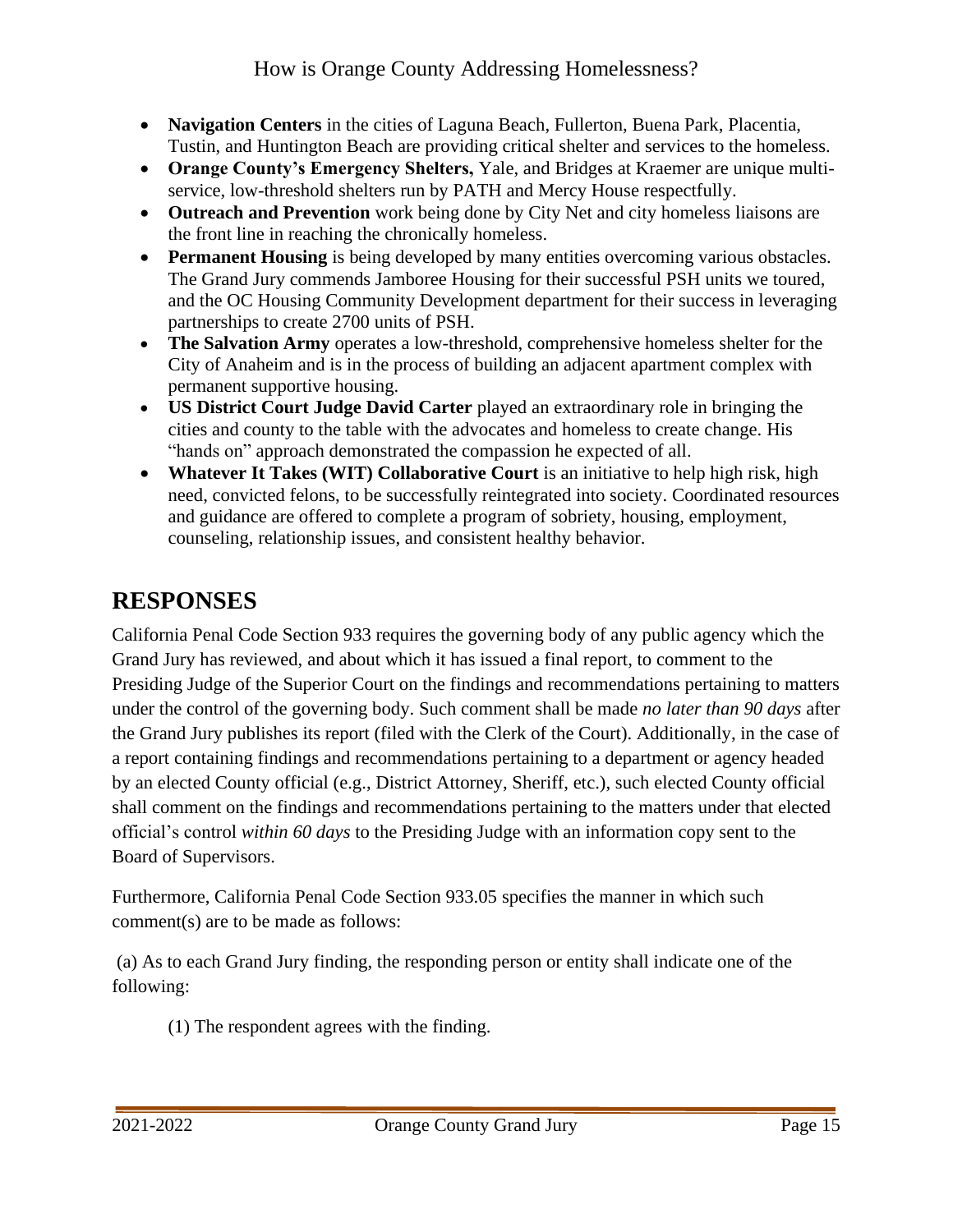(2) The respondent disagrees wholly or partially with the finding, in which case the response shall specify the portion of the finding that is disputed and shall include an explanation of the reasons therefor.

(b) As to each Grand Jury recommendation, the responding person or entity shall report one of the following actions:

- (1) The recommendation has been implemented, with a summary regarding the implemented action.
- (2) The recommendation has not yet been implemented, but will be implemented in the future, with a time frame for implementation.
- (3) The recommendation requires further analysis, with an explanation and the scope and parameters of an analysis or study, and a time frame for the matter to be prepared for discussion by the officer or head of the agency or department being investigated or reviewed, including the governing body of the public agency when applicable. This time frame shall not exceed six months from the date of publication of the Grand Jury report.
- (4) The recommendation will not be implemented because it is not warranted or is not reasonable, with an explanation therefor.

(c) If a finding or recommendation of the Grand Jury addresses budgetary or personnel matters of a county agency or department headed by an elected officer, both the agency or department head and the Board of Supervisors shall respond if requested by the Grand Jury, but the response of the Board of Supervisors shall address only those budgetary /or personnel matters over which it has some decision-making authority. The response of the elected agency or department head shall address all aspects of the findings or recommendations affecting his or her agency or department.

|                | F3 | F4 |  |
|----------------|----|----|--|
|                |    |    |  |
| D <sub>0</sub> | R3 | R4 |  |
|                |    |    |  |
|                |    |    |  |

The Orange County Grand Jury requires and requests the following responses:

| 90 Day Response Required | F              | F3             | F4             | F5                      | F6 |
|--------------------------|----------------|----------------|----------------|-------------------------|----|
| Aliso Viejo              |                |                | △              |                         |    |
| 90 Day Response Required | R1             | R <sub>3</sub> | R <sub>4</sub> | R <sub>5</sub>          |    |
| Aliso Viejo              | $\overline{v}$ |                | v              | $\overline{\mathbf{v}}$ |    |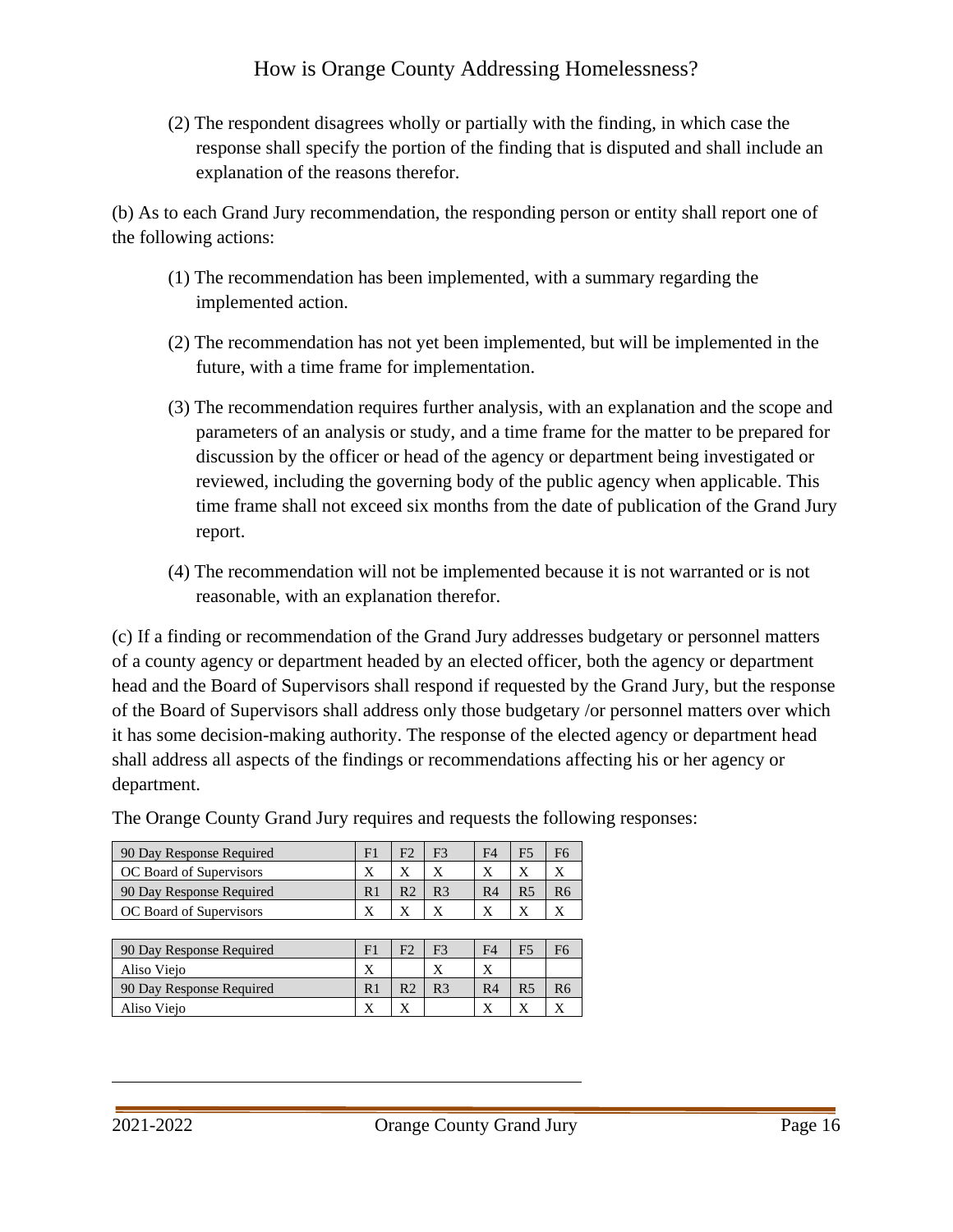| 90 Day Response Required | F1             | F <sub>2</sub> | F <sub>3</sub> | F4             | F <sub>5</sub> | F6             |
|--------------------------|----------------|----------------|----------------|----------------|----------------|----------------|
| Anaheim                  |                |                | X              | X              |                |                |
| 90 Day Response Required | R <sub>1</sub> | R2             | R <sub>3</sub> | R4             | R <sub>5</sub> | R <sub>6</sub> |
| Anaheim                  |                |                |                | X              | X              | X              |
|                          |                |                |                |                |                |                |
| 90 Day Response Required | F1             | F <sub>2</sub> | F <sub>3</sub> | F4             | F <sub>5</sub> | F <sub>6</sub> |
| Brea                     |                |                | X              | X              |                |                |
| 90 Day Response Required | R <sub>1</sub> | R <sub>2</sub> | R <sub>3</sub> | R <sub>4</sub> | R <sub>5</sub> | R6             |
| <b>Brea</b>              |                |                |                | X              | X              | X              |
|                          |                |                |                |                |                |                |
| 90 Day Response Required | F1             | F <sub>2</sub> | F <sub>3</sub> | F4             | F <sub>5</sub> | F <sub>6</sub> |
| Buena Park               |                |                | X              | X              |                |                |
| 90 Day Response Required | R <sub>1</sub> | R <sub>2</sub> | R <sub>3</sub> | R4             | R <sub>5</sub> | R <sub>6</sub> |
| <b>Buena Park</b>        |                |                |                | X              | X              | X              |
|                          |                |                |                |                |                |                |
| 90 Day Response Required | F1             | F2             | F <sub>3</sub> | F <sub>4</sub> | F <sub>5</sub> | F <sub>6</sub> |
| Costa Mesa               |                |                | X              | X              |                |                |
| 90 Day Response Required | R <sub>1</sub> | R <sub>2</sub> | R <sub>3</sub> | R <sub>4</sub> | R <sub>5</sub> | R <sub>6</sub> |
| Costa Mesa               |                |                |                | X              | X              | X              |
|                          |                |                |                |                |                |                |
| 90 Day Response Required | F1             | F <sub>2</sub> | F <sub>3</sub> | F4             | F <sub>5</sub> | F <sub>6</sub> |
| Cypress                  |                |                | X              | X              |                |                |
| 90 Day Response Required | R <sub>1</sub> | R <sub>2</sub> | R <sub>3</sub> | R <sub>4</sub> | R <sub>5</sub> | R <sub>6</sub> |
| Cypress                  |                |                |                | X              | X              | X              |
|                          |                |                |                |                |                |                |
| 90 Day Response Required | F1             | F <sub>2</sub> | F3             | F4             | F <sub>5</sub> | F6             |
| Dana Point               | X              |                | X              | X              |                |                |
| 90 Day Response Required | R <sub>1</sub> | R <sub>2</sub> | R <sub>3</sub> | R4             | R <sub>5</sub> | R <sub>6</sub> |
| Dana Point               | X              | X              |                | X              | X              | Х              |
|                          |                |                |                |                |                |                |
| 90 Day Response Required | F1             | F <sub>2</sub> | F <sub>3</sub> | F4             | F <sub>5</sub> | F6             |
| <b>Fountain Valley</b>   |                |                | X              | X              |                |                |
| 90 Day Response Required | R <sub>1</sub> | R <sub>2</sub> | R <sub>3</sub> | R4             | R <sub>5</sub> | R6             |
| Fountain Valley          |                |                |                | X              | X              | X              |
|                          |                |                |                |                |                |                |
| 90 Day Response Required | F1             | F <sub>2</sub> | F <sub>3</sub> | ${\rm F}4$     | ${\rm F}5$     | F <sub>6</sub> |
| Fullerton                |                |                | X              | X              |                |                |
| 90 Day Response Required | R <sub>1</sub> | R <sub>2</sub> | R <sub>3</sub> | R <sub>4</sub> | R <sub>5</sub> | R6             |
| Fullerton                |                |                |                | X              | X              | X              |
|                          |                |                |                |                |                |                |
| 90 Day Response Required | F1             | F <sub>2</sub> | F <sub>3</sub> | F4             | F5             | F <sub>6</sub> |
| Garden Grove             |                |                | X              | X              |                |                |
| 90 Day Response Required | R <sub>1</sub> | R <sub>2</sub> | R <sub>3</sub> | R <sub>4</sub> | R <sub>5</sub> | R6             |
| Garden Grove             |                |                |                | X              | X              | X              |
|                          |                |                |                |                |                |                |
|                          |                |                |                |                |                |                |
| 90 Day Response Required | F <sub>1</sub> | F2             | F <sub>3</sub> | F4             | F <sub>5</sub> | F <sub>6</sub> |
| <b>Huntington Beach</b>  |                |                | X              | X              |                |                |
| 90 Day Response Required | R <sub>1</sub> | R <sub>2</sub> | R <sub>3</sub> | R <sub>4</sub> | R <sub>5</sub> | R <sub>6</sub> |
| Huntington Beach         |                |                |                | X              | X              | X              |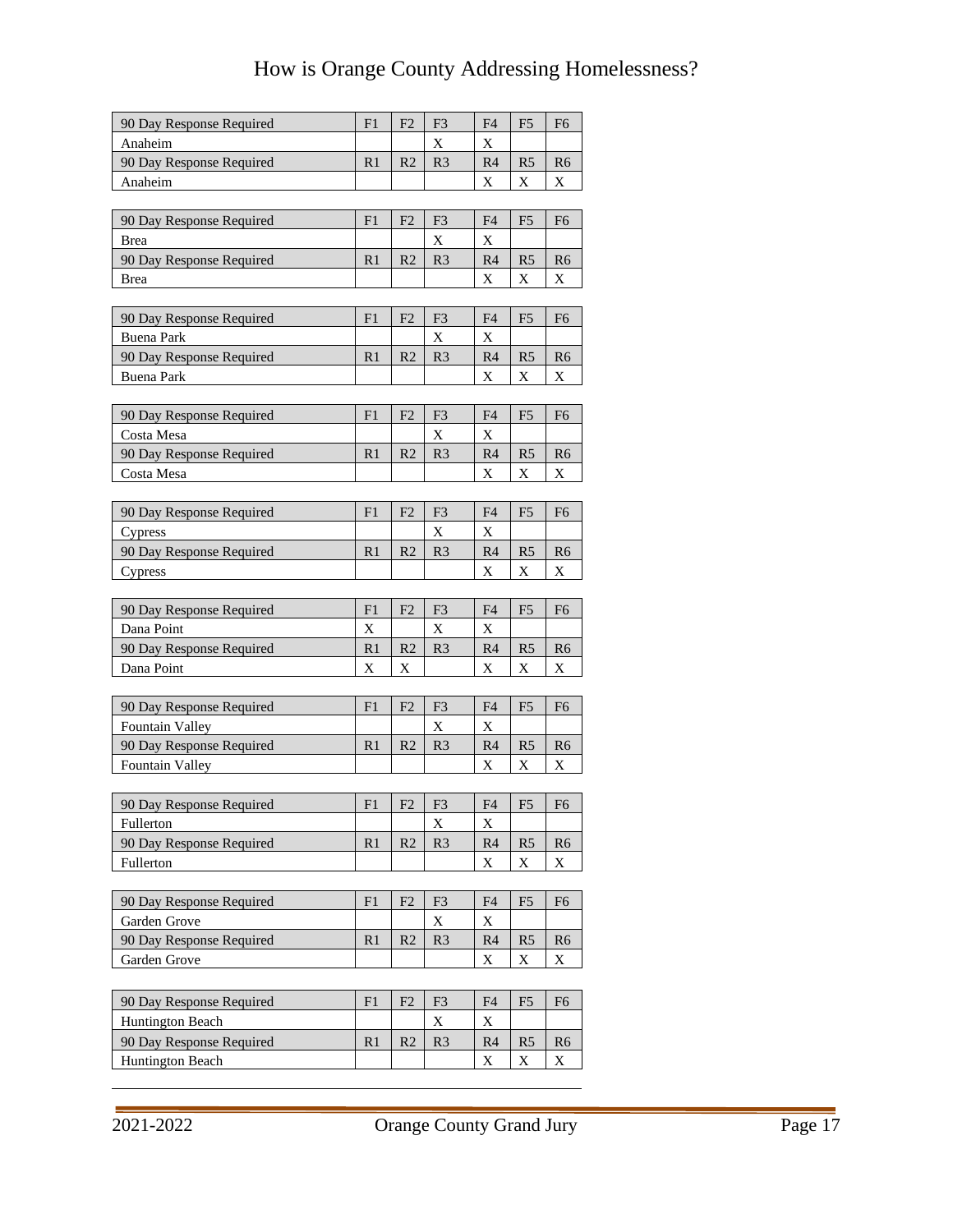| 90 Day Response Required                  | F1                  | F <sub>2</sub>      | F <sub>3</sub> | F4                  | F <sub>5</sub>      | F <sub>6</sub>                |
|-------------------------------------------|---------------------|---------------------|----------------|---------------------|---------------------|-------------------------------|
| Irvine                                    | X                   |                     | X              | X                   |                     |                               |
| 90 Day Response Required                  | R <sub>1</sub>      | R <sub>2</sub>      | R <sub>3</sub> | R4                  | R <sub>5</sub>      | R <sub>6</sub>                |
| Irvine                                    | X                   | X                   |                | X                   | X                   | X                             |
|                                           |                     |                     |                |                     |                     |                               |
| 90 Day Response Required                  | F1                  | F <sub>2</sub>      | F <sub>3</sub> | F <sub>4</sub>      | F <sub>5</sub>      | F <sub>6</sub>                |
| La Habra                                  |                     |                     | X              | X                   |                     |                               |
| 90 Day Response Required                  | R <sub>1</sub>      | R <sub>2</sub>      | R <sub>3</sub> | R <sub>4</sub>      | R <sub>5</sub>      | R <sub>6</sub>                |
| La Habra                                  |                     |                     |                | X                   | $\mathbf X$         | X                             |
|                                           |                     |                     |                |                     |                     |                               |
| 90 Day Response Required                  | F1                  | F <sub>2</sub>      | F <sub>3</sub> | F4                  | F <sub>5</sub>      | F <sub>6</sub>                |
| La Palma                                  |                     |                     | X              | X                   |                     |                               |
| 90 Day Response Required                  | R <sub>1</sub>      | R <sub>2</sub>      | R <sub>3</sub> | R4                  | R <sub>5</sub>      | R <sub>6</sub>                |
| La Palma                                  |                     |                     |                | X                   | X                   | X                             |
|                                           |                     |                     |                |                     |                     |                               |
| 90 Day Response Required                  | F1                  | F <sub>2</sub>      | F <sub>3</sub> | F <sub>4</sub>      | F <sub>5</sub>      | F <sub>6</sub>                |
| Laguna Beach                              |                     |                     | X              | X                   |                     |                               |
| 90 Day Response Required                  | R1                  | R <sub>2</sub>      | R <sub>3</sub> | R4                  | R <sub>5</sub>      | R <sub>6</sub>                |
| Laguna Beach                              |                     |                     |                | X                   | X                   | X                             |
|                                           |                     |                     |                |                     |                     |                               |
| 90 Day Response Required                  | F1                  | F <sub>2</sub>      | F <sub>3</sub> | F <sub>4</sub>      | F <sub>5</sub>      | F <sub>6</sub>                |
| Laguna Hills                              | X                   |                     | X              | X                   |                     |                               |
| 90 Day Response Required                  | R <sub>1</sub>      | R <sub>2</sub>      | R <sub>3</sub> | R <sub>4</sub>      | R <sub>5</sub>      | R <sub>6</sub>                |
| Laguna Hills                              |                     |                     |                | X                   | X                   | X                             |
|                                           |                     |                     |                |                     |                     |                               |
| 90 Day Response Required                  | F1                  | F <sub>2</sub>      | F <sub>3</sub> | F <sub>4</sub>      | F5                  | F6                            |
| Laguna Niguel                             | X                   |                     | X              | X                   |                     |                               |
| 90 Day Response Required                  | R1                  | R <sub>2</sub>      | R <sub>3</sub> | R4                  | R <sub>5</sub>      | R <sub>6</sub>                |
| Laguna Niguel                             | X                   | X                   |                | X                   | X                   | Х                             |
|                                           |                     |                     |                |                     |                     |                               |
| 90 Day Response Required                  | F1                  | F <sub>2</sub>      | F <sub>3</sub> | F4                  | F <sub>5</sub>      | F <sub>6</sub>                |
| Laguna Woods                              | X                   |                     | X              | X                   |                     |                               |
| 90 Day Response Required                  | R <sub>1</sub>      | R <sub>2</sub>      | R <sub>3</sub> | R4                  | R <sub>5</sub>      | R <sub>6</sub>                |
| Laguna Woods                              | X                   | X                   |                | X                   | X                   | X                             |
|                                           |                     |                     |                |                     |                     |                               |
| 90 Day Response Required                  | ${\rm F}1$          | F2                  | ${\rm F3}$     | ${\rm F4}$          | ${\rm F}5$          | F <sub>6</sub>                |
| <b>Lake Forest</b>                        | X                   |                     | X              | X                   |                     |                               |
| 90 Day Response Required                  | R <sub>1</sub>      | R <sub>2</sub>      | R <sub>3</sub> | R <sub>4</sub>      | R <sub>5</sub>      | R <sub>6</sub>                |
| <b>Lake Forest</b>                        | X                   | X                   |                | X                   | X                   | X                             |
|                                           |                     |                     |                |                     |                     |                               |
|                                           |                     |                     |                |                     |                     |                               |
| 90 Day Response Required                  | F1                  | F <sub>2</sub>      | F <sub>3</sub> | F4                  | F <sub>5</sub>      | F <sub>6</sub>                |
| Los Alamitos                              |                     |                     | X              | X                   |                     |                               |
| 90 Day Response Required                  | R <sub>1</sub>      | R <sub>2</sub>      | R <sub>3</sub> | R <sub>4</sub>      | R <sub>5</sub>      | R <sub>6</sub>                |
| Los Alamitos                              |                     |                     |                | X                   | X                   | X                             |
|                                           |                     |                     |                |                     |                     |                               |
| 90 Day Response Required                  | F1                  | F <sub>2</sub>      | F <sub>3</sub> | F <sub>4</sub>      | F <sub>5</sub>      | F <sub>6</sub>                |
| Mission Viejo                             | X                   |                     | X              | X                   |                     |                               |
| 90 Day Response Required<br>Mission Viejo | R <sub>1</sub><br>X | R <sub>2</sub><br>X | R <sub>3</sub> | R <sub>4</sub><br>X | R <sub>5</sub><br>X | R <sub>6</sub><br>$\mathbf X$ |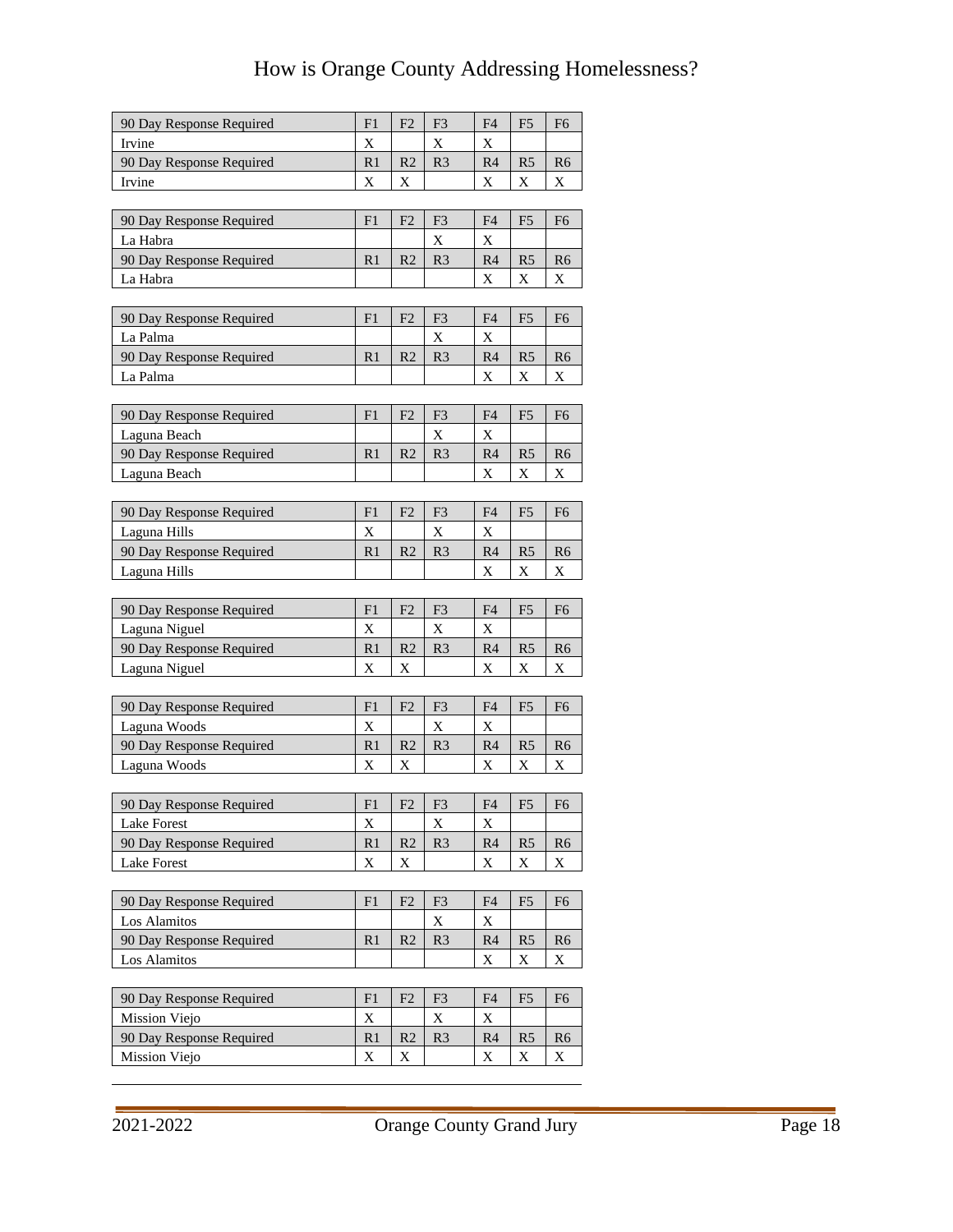| 90 Day Response Required<br>F1<br>F <sub>2</sub><br>F <sub>3</sub><br>F <sub>4</sub><br>F <sub>5</sub><br>F <sub>6</sub><br>X<br>Newport Beach<br>Χ<br>R <sub>2</sub><br>R4<br>90 Day Response Required<br>R <sub>1</sub><br>R <sub>3</sub><br>R <sub>5</sub><br>R <sub>6</sub><br>X<br>Newport Beach<br>Χ<br>X<br>F <sub>3</sub><br>90 Day Response Required<br>F1<br>F <sub>2</sub><br>F <sub>4</sub><br>F <sub>5</sub><br>F <sub>6</sub><br>X<br>X<br>Orange<br>R <sub>2</sub><br>90 Day Response Required<br>R <sub>1</sub><br>R <sub>4</sub><br>R <sub>5</sub><br>R <sub>3</sub><br>R <sub>6</sub><br>X<br>X<br>X<br>Orange<br>F <sub>3</sub><br>90 Day Response Required<br>F1<br>F <sub>2</sub><br>F4<br>F <sub>5</sub><br>F6<br>Placentia<br>X<br>X<br>90 Day Response Required<br>R <sub>2</sub><br>R <sub>3</sub><br>R <sub>4</sub><br>R <sub>1</sub><br>R <sub>5</sub><br>R <sub>6</sub><br>Placentia<br>X<br>X<br>Х<br>F2<br>F <sub>3</sub><br>90 Day Response Required<br>F1<br>F4<br>F5<br>F <sub>6</sub><br>X<br>X<br>Rancho Santa Margarita<br>X<br>R1<br>90 Day Response Required<br>R <sub>2</sub><br>R <sub>3</sub><br>R <sub>4</sub><br>R <sub>5</sub><br>R <sub>6</sub><br>$\mathbf X$<br>X<br>X<br>X<br>$\overline{X}$<br>Rancho Santa Margarita<br>90 Day Response Required<br>F <sub>1</sub><br>F <sub>2</sub><br>F <sub>3</sub><br>F4<br>F <sub>5</sub><br>F <sub>6</sub><br>$\mathbf X$<br>X<br>X<br>San Juan Capistrano<br>R <sub>2</sub><br>90 Day Response Required<br>R <sub>1</sub><br>R <sub>3</sub><br>R4<br>R5<br>R <sub>6</sub><br>X<br>San Juan Capistrano<br>X<br>F1<br>F <sub>2</sub><br>F <sub>3</sub><br>F4<br>90 Day Response Required<br>F <sub>5</sub><br>F <sub>6</sub><br>Χ<br>X<br>Santa Ana<br>R <sub>3</sub><br>90 Day Response Required<br>R <sub>1</sub><br>R <sub>2</sub><br>R <sub>4</sub><br>R <sub>5</sub><br>R <sub>6</sub><br>X<br>X<br>Santa Ana<br>X<br>F1<br>F2<br>F <sub>3</sub><br>F <sub>4</sub><br>F <sub>5</sub><br>90 Day Response Required<br>F <sub>6</sub><br>X<br>X<br>Seal Beach<br>R <sub>2</sub><br>90 Day Response Required<br>R <sub>1</sub><br>R <sub>3</sub><br>R <sub>4</sub><br>R <sub>5</sub><br>R <sub>6</sub><br>X<br>Seal Beach<br>X<br>X<br>F2<br>90 Day Response Required<br>F1<br>F3<br>F <sub>4</sub><br>F <sub>5</sub><br>F <sub>6</sub><br>$\mathbf X$<br>Stanton<br>$\mathbf X$<br>90 Day Response Required<br>R2<br>R <sub>1</sub><br>R <sub>3</sub><br>R <sub>4</sub><br>R <sub>5</sub><br>R <sub>6</sub><br>Stanton<br>X<br>X<br>X<br>90 Day Response Required<br>F1<br>F <sub>2</sub><br>F3<br>F <sub>6</sub><br>F4<br>F5<br>Tustin<br>X<br>X<br>90 Day Response Required<br>R3<br>R2<br>R4<br>R <sub>5</sub><br>R <sub>1</sub><br>R <sub>6</sub><br>X<br>Tustin<br>X<br>X<br>90 Day Response Required<br>F1<br>F <sub>2</sub><br>F <sub>3</sub><br>F <sub>4</sub><br>F <sub>5</sub><br>F <sub>6</sub><br>X<br>Villa Park<br>X<br>90 Day Response Required<br>R2<br>R <sub>3</sub><br>R <sub>1</sub><br>R <sub>4</sub><br>R <sub>5</sub><br>R <sub>6</sub> | Villa Park<br>X<br>X<br>X |  |  |  |  |
|---------------------------------------------------------------------------------------------------------------------------------------------------------------------------------------------------------------------------------------------------------------------------------------------------------------------------------------------------------------------------------------------------------------------------------------------------------------------------------------------------------------------------------------------------------------------------------------------------------------------------------------------------------------------------------------------------------------------------------------------------------------------------------------------------------------------------------------------------------------------------------------------------------------------------------------------------------------------------------------------------------------------------------------------------------------------------------------------------------------------------------------------------------------------------------------------------------------------------------------------------------------------------------------------------------------------------------------------------------------------------------------------------------------------------------------------------------------------------------------------------------------------------------------------------------------------------------------------------------------------------------------------------------------------------------------------------------------------------------------------------------------------------------------------------------------------------------------------------------------------------------------------------------------------------------------------------------------------------------------------------------------------------------------------------------------------------------------------------------------------------------------------------------------------------------------------------------------------------------------------------------------------------------------------------------------------------------------------------------------------------------------------------------------------------------------------------------------------------------------------------------------------------------------------------------------------------------------------------------------------------------------------------------------------------------------------------------------------------------------------------------------------------------------------------------------------------------------------------------------------------------------------------------------------------------------------------------------------------------------------------------------------------------------------------------|---------------------------|--|--|--|--|
|                                                                                                                                                                                                                                                                                                                                                                                                                                                                                                                                                                                                                                                                                                                                                                                                                                                                                                                                                                                                                                                                                                                                                                                                                                                                                                                                                                                                                                                                                                                                                                                                                                                                                                                                                                                                                                                                                                                                                                                                                                                                                                                                                                                                                                                                                                                                                                                                                                                                                                                                                                                                                                                                                                                                                                                                                                                                                                                                                                                                                                                         |                           |  |  |  |  |
|                                                                                                                                                                                                                                                                                                                                                                                                                                                                                                                                                                                                                                                                                                                                                                                                                                                                                                                                                                                                                                                                                                                                                                                                                                                                                                                                                                                                                                                                                                                                                                                                                                                                                                                                                                                                                                                                                                                                                                                                                                                                                                                                                                                                                                                                                                                                                                                                                                                                                                                                                                                                                                                                                                                                                                                                                                                                                                                                                                                                                                                         |                           |  |  |  |  |
|                                                                                                                                                                                                                                                                                                                                                                                                                                                                                                                                                                                                                                                                                                                                                                                                                                                                                                                                                                                                                                                                                                                                                                                                                                                                                                                                                                                                                                                                                                                                                                                                                                                                                                                                                                                                                                                                                                                                                                                                                                                                                                                                                                                                                                                                                                                                                                                                                                                                                                                                                                                                                                                                                                                                                                                                                                                                                                                                                                                                                                                         |                           |  |  |  |  |
|                                                                                                                                                                                                                                                                                                                                                                                                                                                                                                                                                                                                                                                                                                                                                                                                                                                                                                                                                                                                                                                                                                                                                                                                                                                                                                                                                                                                                                                                                                                                                                                                                                                                                                                                                                                                                                                                                                                                                                                                                                                                                                                                                                                                                                                                                                                                                                                                                                                                                                                                                                                                                                                                                                                                                                                                                                                                                                                                                                                                                                                         |                           |  |  |  |  |
|                                                                                                                                                                                                                                                                                                                                                                                                                                                                                                                                                                                                                                                                                                                                                                                                                                                                                                                                                                                                                                                                                                                                                                                                                                                                                                                                                                                                                                                                                                                                                                                                                                                                                                                                                                                                                                                                                                                                                                                                                                                                                                                                                                                                                                                                                                                                                                                                                                                                                                                                                                                                                                                                                                                                                                                                                                                                                                                                                                                                                                                         |                           |  |  |  |  |
|                                                                                                                                                                                                                                                                                                                                                                                                                                                                                                                                                                                                                                                                                                                                                                                                                                                                                                                                                                                                                                                                                                                                                                                                                                                                                                                                                                                                                                                                                                                                                                                                                                                                                                                                                                                                                                                                                                                                                                                                                                                                                                                                                                                                                                                                                                                                                                                                                                                                                                                                                                                                                                                                                                                                                                                                                                                                                                                                                                                                                                                         |                           |  |  |  |  |
|                                                                                                                                                                                                                                                                                                                                                                                                                                                                                                                                                                                                                                                                                                                                                                                                                                                                                                                                                                                                                                                                                                                                                                                                                                                                                                                                                                                                                                                                                                                                                                                                                                                                                                                                                                                                                                                                                                                                                                                                                                                                                                                                                                                                                                                                                                                                                                                                                                                                                                                                                                                                                                                                                                                                                                                                                                                                                                                                                                                                                                                         |                           |  |  |  |  |
|                                                                                                                                                                                                                                                                                                                                                                                                                                                                                                                                                                                                                                                                                                                                                                                                                                                                                                                                                                                                                                                                                                                                                                                                                                                                                                                                                                                                                                                                                                                                                                                                                                                                                                                                                                                                                                                                                                                                                                                                                                                                                                                                                                                                                                                                                                                                                                                                                                                                                                                                                                                                                                                                                                                                                                                                                                                                                                                                                                                                                                                         |                           |  |  |  |  |
|                                                                                                                                                                                                                                                                                                                                                                                                                                                                                                                                                                                                                                                                                                                                                                                                                                                                                                                                                                                                                                                                                                                                                                                                                                                                                                                                                                                                                                                                                                                                                                                                                                                                                                                                                                                                                                                                                                                                                                                                                                                                                                                                                                                                                                                                                                                                                                                                                                                                                                                                                                                                                                                                                                                                                                                                                                                                                                                                                                                                                                                         |                           |  |  |  |  |
|                                                                                                                                                                                                                                                                                                                                                                                                                                                                                                                                                                                                                                                                                                                                                                                                                                                                                                                                                                                                                                                                                                                                                                                                                                                                                                                                                                                                                                                                                                                                                                                                                                                                                                                                                                                                                                                                                                                                                                                                                                                                                                                                                                                                                                                                                                                                                                                                                                                                                                                                                                                                                                                                                                                                                                                                                                                                                                                                                                                                                                                         |                           |  |  |  |  |
|                                                                                                                                                                                                                                                                                                                                                                                                                                                                                                                                                                                                                                                                                                                                                                                                                                                                                                                                                                                                                                                                                                                                                                                                                                                                                                                                                                                                                                                                                                                                                                                                                                                                                                                                                                                                                                                                                                                                                                                                                                                                                                                                                                                                                                                                                                                                                                                                                                                                                                                                                                                                                                                                                                                                                                                                                                                                                                                                                                                                                                                         |                           |  |  |  |  |
|                                                                                                                                                                                                                                                                                                                                                                                                                                                                                                                                                                                                                                                                                                                                                                                                                                                                                                                                                                                                                                                                                                                                                                                                                                                                                                                                                                                                                                                                                                                                                                                                                                                                                                                                                                                                                                                                                                                                                                                                                                                                                                                                                                                                                                                                                                                                                                                                                                                                                                                                                                                                                                                                                                                                                                                                                                                                                                                                                                                                                                                         |                           |  |  |  |  |
|                                                                                                                                                                                                                                                                                                                                                                                                                                                                                                                                                                                                                                                                                                                                                                                                                                                                                                                                                                                                                                                                                                                                                                                                                                                                                                                                                                                                                                                                                                                                                                                                                                                                                                                                                                                                                                                                                                                                                                                                                                                                                                                                                                                                                                                                                                                                                                                                                                                                                                                                                                                                                                                                                                                                                                                                                                                                                                                                                                                                                                                         |                           |  |  |  |  |
|                                                                                                                                                                                                                                                                                                                                                                                                                                                                                                                                                                                                                                                                                                                                                                                                                                                                                                                                                                                                                                                                                                                                                                                                                                                                                                                                                                                                                                                                                                                                                                                                                                                                                                                                                                                                                                                                                                                                                                                                                                                                                                                                                                                                                                                                                                                                                                                                                                                                                                                                                                                                                                                                                                                                                                                                                                                                                                                                                                                                                                                         |                           |  |  |  |  |
|                                                                                                                                                                                                                                                                                                                                                                                                                                                                                                                                                                                                                                                                                                                                                                                                                                                                                                                                                                                                                                                                                                                                                                                                                                                                                                                                                                                                                                                                                                                                                                                                                                                                                                                                                                                                                                                                                                                                                                                                                                                                                                                                                                                                                                                                                                                                                                                                                                                                                                                                                                                                                                                                                                                                                                                                                                                                                                                                                                                                                                                         |                           |  |  |  |  |
|                                                                                                                                                                                                                                                                                                                                                                                                                                                                                                                                                                                                                                                                                                                                                                                                                                                                                                                                                                                                                                                                                                                                                                                                                                                                                                                                                                                                                                                                                                                                                                                                                                                                                                                                                                                                                                                                                                                                                                                                                                                                                                                                                                                                                                                                                                                                                                                                                                                                                                                                                                                                                                                                                                                                                                                                                                                                                                                                                                                                                                                         |                           |  |  |  |  |
|                                                                                                                                                                                                                                                                                                                                                                                                                                                                                                                                                                                                                                                                                                                                                                                                                                                                                                                                                                                                                                                                                                                                                                                                                                                                                                                                                                                                                                                                                                                                                                                                                                                                                                                                                                                                                                                                                                                                                                                                                                                                                                                                                                                                                                                                                                                                                                                                                                                                                                                                                                                                                                                                                                                                                                                                                                                                                                                                                                                                                                                         |                           |  |  |  |  |
|                                                                                                                                                                                                                                                                                                                                                                                                                                                                                                                                                                                                                                                                                                                                                                                                                                                                                                                                                                                                                                                                                                                                                                                                                                                                                                                                                                                                                                                                                                                                                                                                                                                                                                                                                                                                                                                                                                                                                                                                                                                                                                                                                                                                                                                                                                                                                                                                                                                                                                                                                                                                                                                                                                                                                                                                                                                                                                                                                                                                                                                         |                           |  |  |  |  |
|                                                                                                                                                                                                                                                                                                                                                                                                                                                                                                                                                                                                                                                                                                                                                                                                                                                                                                                                                                                                                                                                                                                                                                                                                                                                                                                                                                                                                                                                                                                                                                                                                                                                                                                                                                                                                                                                                                                                                                                                                                                                                                                                                                                                                                                                                                                                                                                                                                                                                                                                                                                                                                                                                                                                                                                                                                                                                                                                                                                                                                                         |                           |  |  |  |  |
|                                                                                                                                                                                                                                                                                                                                                                                                                                                                                                                                                                                                                                                                                                                                                                                                                                                                                                                                                                                                                                                                                                                                                                                                                                                                                                                                                                                                                                                                                                                                                                                                                                                                                                                                                                                                                                                                                                                                                                                                                                                                                                                                                                                                                                                                                                                                                                                                                                                                                                                                                                                                                                                                                                                                                                                                                                                                                                                                                                                                                                                         |                           |  |  |  |  |
|                                                                                                                                                                                                                                                                                                                                                                                                                                                                                                                                                                                                                                                                                                                                                                                                                                                                                                                                                                                                                                                                                                                                                                                                                                                                                                                                                                                                                                                                                                                                                                                                                                                                                                                                                                                                                                                                                                                                                                                                                                                                                                                                                                                                                                                                                                                                                                                                                                                                                                                                                                                                                                                                                                                                                                                                                                                                                                                                                                                                                                                         |                           |  |  |  |  |
|                                                                                                                                                                                                                                                                                                                                                                                                                                                                                                                                                                                                                                                                                                                                                                                                                                                                                                                                                                                                                                                                                                                                                                                                                                                                                                                                                                                                                                                                                                                                                                                                                                                                                                                                                                                                                                                                                                                                                                                                                                                                                                                                                                                                                                                                                                                                                                                                                                                                                                                                                                                                                                                                                                                                                                                                                                                                                                                                                                                                                                                         |                           |  |  |  |  |
|                                                                                                                                                                                                                                                                                                                                                                                                                                                                                                                                                                                                                                                                                                                                                                                                                                                                                                                                                                                                                                                                                                                                                                                                                                                                                                                                                                                                                                                                                                                                                                                                                                                                                                                                                                                                                                                                                                                                                                                                                                                                                                                                                                                                                                                                                                                                                                                                                                                                                                                                                                                                                                                                                                                                                                                                                                                                                                                                                                                                                                                         |                           |  |  |  |  |
|                                                                                                                                                                                                                                                                                                                                                                                                                                                                                                                                                                                                                                                                                                                                                                                                                                                                                                                                                                                                                                                                                                                                                                                                                                                                                                                                                                                                                                                                                                                                                                                                                                                                                                                                                                                                                                                                                                                                                                                                                                                                                                                                                                                                                                                                                                                                                                                                                                                                                                                                                                                                                                                                                                                                                                                                                                                                                                                                                                                                                                                         |                           |  |  |  |  |
|                                                                                                                                                                                                                                                                                                                                                                                                                                                                                                                                                                                                                                                                                                                                                                                                                                                                                                                                                                                                                                                                                                                                                                                                                                                                                                                                                                                                                                                                                                                                                                                                                                                                                                                                                                                                                                                                                                                                                                                                                                                                                                                                                                                                                                                                                                                                                                                                                                                                                                                                                                                                                                                                                                                                                                                                                                                                                                                                                                                                                                                         |                           |  |  |  |  |
|                                                                                                                                                                                                                                                                                                                                                                                                                                                                                                                                                                                                                                                                                                                                                                                                                                                                                                                                                                                                                                                                                                                                                                                                                                                                                                                                                                                                                                                                                                                                                                                                                                                                                                                                                                                                                                                                                                                                                                                                                                                                                                                                                                                                                                                                                                                                                                                                                                                                                                                                                                                                                                                                                                                                                                                                                                                                                                                                                                                                                                                         |                           |  |  |  |  |
|                                                                                                                                                                                                                                                                                                                                                                                                                                                                                                                                                                                                                                                                                                                                                                                                                                                                                                                                                                                                                                                                                                                                                                                                                                                                                                                                                                                                                                                                                                                                                                                                                                                                                                                                                                                                                                                                                                                                                                                                                                                                                                                                                                                                                                                                                                                                                                                                                                                                                                                                                                                                                                                                                                                                                                                                                                                                                                                                                                                                                                                         |                           |  |  |  |  |
|                                                                                                                                                                                                                                                                                                                                                                                                                                                                                                                                                                                                                                                                                                                                                                                                                                                                                                                                                                                                                                                                                                                                                                                                                                                                                                                                                                                                                                                                                                                                                                                                                                                                                                                                                                                                                                                                                                                                                                                                                                                                                                                                                                                                                                                                                                                                                                                                                                                                                                                                                                                                                                                                                                                                                                                                                                                                                                                                                                                                                                                         |                           |  |  |  |  |
|                                                                                                                                                                                                                                                                                                                                                                                                                                                                                                                                                                                                                                                                                                                                                                                                                                                                                                                                                                                                                                                                                                                                                                                                                                                                                                                                                                                                                                                                                                                                                                                                                                                                                                                                                                                                                                                                                                                                                                                                                                                                                                                                                                                                                                                                                                                                                                                                                                                                                                                                                                                                                                                                                                                                                                                                                                                                                                                                                                                                                                                         |                           |  |  |  |  |
|                                                                                                                                                                                                                                                                                                                                                                                                                                                                                                                                                                                                                                                                                                                                                                                                                                                                                                                                                                                                                                                                                                                                                                                                                                                                                                                                                                                                                                                                                                                                                                                                                                                                                                                                                                                                                                                                                                                                                                                                                                                                                                                                                                                                                                                                                                                                                                                                                                                                                                                                                                                                                                                                                                                                                                                                                                                                                                                                                                                                                                                         |                           |  |  |  |  |
|                                                                                                                                                                                                                                                                                                                                                                                                                                                                                                                                                                                                                                                                                                                                                                                                                                                                                                                                                                                                                                                                                                                                                                                                                                                                                                                                                                                                                                                                                                                                                                                                                                                                                                                                                                                                                                                                                                                                                                                                                                                                                                                                                                                                                                                                                                                                                                                                                                                                                                                                                                                                                                                                                                                                                                                                                                                                                                                                                                                                                                                         |                           |  |  |  |  |
|                                                                                                                                                                                                                                                                                                                                                                                                                                                                                                                                                                                                                                                                                                                                                                                                                                                                                                                                                                                                                                                                                                                                                                                                                                                                                                                                                                                                                                                                                                                                                                                                                                                                                                                                                                                                                                                                                                                                                                                                                                                                                                                                                                                                                                                                                                                                                                                                                                                                                                                                                                                                                                                                                                                                                                                                                                                                                                                                                                                                                                                         |                           |  |  |  |  |
|                                                                                                                                                                                                                                                                                                                                                                                                                                                                                                                                                                                                                                                                                                                                                                                                                                                                                                                                                                                                                                                                                                                                                                                                                                                                                                                                                                                                                                                                                                                                                                                                                                                                                                                                                                                                                                                                                                                                                                                                                                                                                                                                                                                                                                                                                                                                                                                                                                                                                                                                                                                                                                                                                                                                                                                                                                                                                                                                                                                                                                                         |                           |  |  |  |  |
|                                                                                                                                                                                                                                                                                                                                                                                                                                                                                                                                                                                                                                                                                                                                                                                                                                                                                                                                                                                                                                                                                                                                                                                                                                                                                                                                                                                                                                                                                                                                                                                                                                                                                                                                                                                                                                                                                                                                                                                                                                                                                                                                                                                                                                                                                                                                                                                                                                                                                                                                                                                                                                                                                                                                                                                                                                                                                                                                                                                                                                                         |                           |  |  |  |  |
|                                                                                                                                                                                                                                                                                                                                                                                                                                                                                                                                                                                                                                                                                                                                                                                                                                                                                                                                                                                                                                                                                                                                                                                                                                                                                                                                                                                                                                                                                                                                                                                                                                                                                                                                                                                                                                                                                                                                                                                                                                                                                                                                                                                                                                                                                                                                                                                                                                                                                                                                                                                                                                                                                                                                                                                                                                                                                                                                                                                                                                                         |                           |  |  |  |  |
|                                                                                                                                                                                                                                                                                                                                                                                                                                                                                                                                                                                                                                                                                                                                                                                                                                                                                                                                                                                                                                                                                                                                                                                                                                                                                                                                                                                                                                                                                                                                                                                                                                                                                                                                                                                                                                                                                                                                                                                                                                                                                                                                                                                                                                                                                                                                                                                                                                                                                                                                                                                                                                                                                                                                                                                                                                                                                                                                                                                                                                                         |                           |  |  |  |  |
|                                                                                                                                                                                                                                                                                                                                                                                                                                                                                                                                                                                                                                                                                                                                                                                                                                                                                                                                                                                                                                                                                                                                                                                                                                                                                                                                                                                                                                                                                                                                                                                                                                                                                                                                                                                                                                                                                                                                                                                                                                                                                                                                                                                                                                                                                                                                                                                                                                                                                                                                                                                                                                                                                                                                                                                                                                                                                                                                                                                                                                                         |                           |  |  |  |  |
|                                                                                                                                                                                                                                                                                                                                                                                                                                                                                                                                                                                                                                                                                                                                                                                                                                                                                                                                                                                                                                                                                                                                                                                                                                                                                                                                                                                                                                                                                                                                                                                                                                                                                                                                                                                                                                                                                                                                                                                                                                                                                                                                                                                                                                                                                                                                                                                                                                                                                                                                                                                                                                                                                                                                                                                                                                                                                                                                                                                                                                                         |                           |  |  |  |  |
|                                                                                                                                                                                                                                                                                                                                                                                                                                                                                                                                                                                                                                                                                                                                                                                                                                                                                                                                                                                                                                                                                                                                                                                                                                                                                                                                                                                                                                                                                                                                                                                                                                                                                                                                                                                                                                                                                                                                                                                                                                                                                                                                                                                                                                                                                                                                                                                                                                                                                                                                                                                                                                                                                                                                                                                                                                                                                                                                                                                                                                                         |                           |  |  |  |  |
|                                                                                                                                                                                                                                                                                                                                                                                                                                                                                                                                                                                                                                                                                                                                                                                                                                                                                                                                                                                                                                                                                                                                                                                                                                                                                                                                                                                                                                                                                                                                                                                                                                                                                                                                                                                                                                                                                                                                                                                                                                                                                                                                                                                                                                                                                                                                                                                                                                                                                                                                                                                                                                                                                                                                                                                                                                                                                                                                                                                                                                                         |                           |  |  |  |  |
|                                                                                                                                                                                                                                                                                                                                                                                                                                                                                                                                                                                                                                                                                                                                                                                                                                                                                                                                                                                                                                                                                                                                                                                                                                                                                                                                                                                                                                                                                                                                                                                                                                                                                                                                                                                                                                                                                                                                                                                                                                                                                                                                                                                                                                                                                                                                                                                                                                                                                                                                                                                                                                                                                                                                                                                                                                                                                                                                                                                                                                                         |                           |  |  |  |  |
|                                                                                                                                                                                                                                                                                                                                                                                                                                                                                                                                                                                                                                                                                                                                                                                                                                                                                                                                                                                                                                                                                                                                                                                                                                                                                                                                                                                                                                                                                                                                                                                                                                                                                                                                                                                                                                                                                                                                                                                                                                                                                                                                                                                                                                                                                                                                                                                                                                                                                                                                                                                                                                                                                                                                                                                                                                                                                                                                                                                                                                                         |                           |  |  |  |  |
|                                                                                                                                                                                                                                                                                                                                                                                                                                                                                                                                                                                                                                                                                                                                                                                                                                                                                                                                                                                                                                                                                                                                                                                                                                                                                                                                                                                                                                                                                                                                                                                                                                                                                                                                                                                                                                                                                                                                                                                                                                                                                                                                                                                                                                                                                                                                                                                                                                                                                                                                                                                                                                                                                                                                                                                                                                                                                                                                                                                                                                                         |                           |  |  |  |  |
|                                                                                                                                                                                                                                                                                                                                                                                                                                                                                                                                                                                                                                                                                                                                                                                                                                                                                                                                                                                                                                                                                                                                                                                                                                                                                                                                                                                                                                                                                                                                                                                                                                                                                                                                                                                                                                                                                                                                                                                                                                                                                                                                                                                                                                                                                                                                                                                                                                                                                                                                                                                                                                                                                                                                                                                                                                                                                                                                                                                                                                                         |                           |  |  |  |  |
|                                                                                                                                                                                                                                                                                                                                                                                                                                                                                                                                                                                                                                                                                                                                                                                                                                                                                                                                                                                                                                                                                                                                                                                                                                                                                                                                                                                                                                                                                                                                                                                                                                                                                                                                                                                                                                                                                                                                                                                                                                                                                                                                                                                                                                                                                                                                                                                                                                                                                                                                                                                                                                                                                                                                                                                                                                                                                                                                                                                                                                                         |                           |  |  |  |  |
|                                                                                                                                                                                                                                                                                                                                                                                                                                                                                                                                                                                                                                                                                                                                                                                                                                                                                                                                                                                                                                                                                                                                                                                                                                                                                                                                                                                                                                                                                                                                                                                                                                                                                                                                                                                                                                                                                                                                                                                                                                                                                                                                                                                                                                                                                                                                                                                                                                                                                                                                                                                                                                                                                                                                                                                                                                                                                                                                                                                                                                                         |                           |  |  |  |  |
|                                                                                                                                                                                                                                                                                                                                                                                                                                                                                                                                                                                                                                                                                                                                                                                                                                                                                                                                                                                                                                                                                                                                                                                                                                                                                                                                                                                                                                                                                                                                                                                                                                                                                                                                                                                                                                                                                                                                                                                                                                                                                                                                                                                                                                                                                                                                                                                                                                                                                                                                                                                                                                                                                                                                                                                                                                                                                                                                                                                                                                                         |                           |  |  |  |  |
|                                                                                                                                                                                                                                                                                                                                                                                                                                                                                                                                                                                                                                                                                                                                                                                                                                                                                                                                                                                                                                                                                                                                                                                                                                                                                                                                                                                                                                                                                                                                                                                                                                                                                                                                                                                                                                                                                                                                                                                                                                                                                                                                                                                                                                                                                                                                                                                                                                                                                                                                                                                                                                                                                                                                                                                                                                                                                                                                                                                                                                                         |                           |  |  |  |  |
|                                                                                                                                                                                                                                                                                                                                                                                                                                                                                                                                                                                                                                                                                                                                                                                                                                                                                                                                                                                                                                                                                                                                                                                                                                                                                                                                                                                                                                                                                                                                                                                                                                                                                                                                                                                                                                                                                                                                                                                                                                                                                                                                                                                                                                                                                                                                                                                                                                                                                                                                                                                                                                                                                                                                                                                                                                                                                                                                                                                                                                                         |                           |  |  |  |  |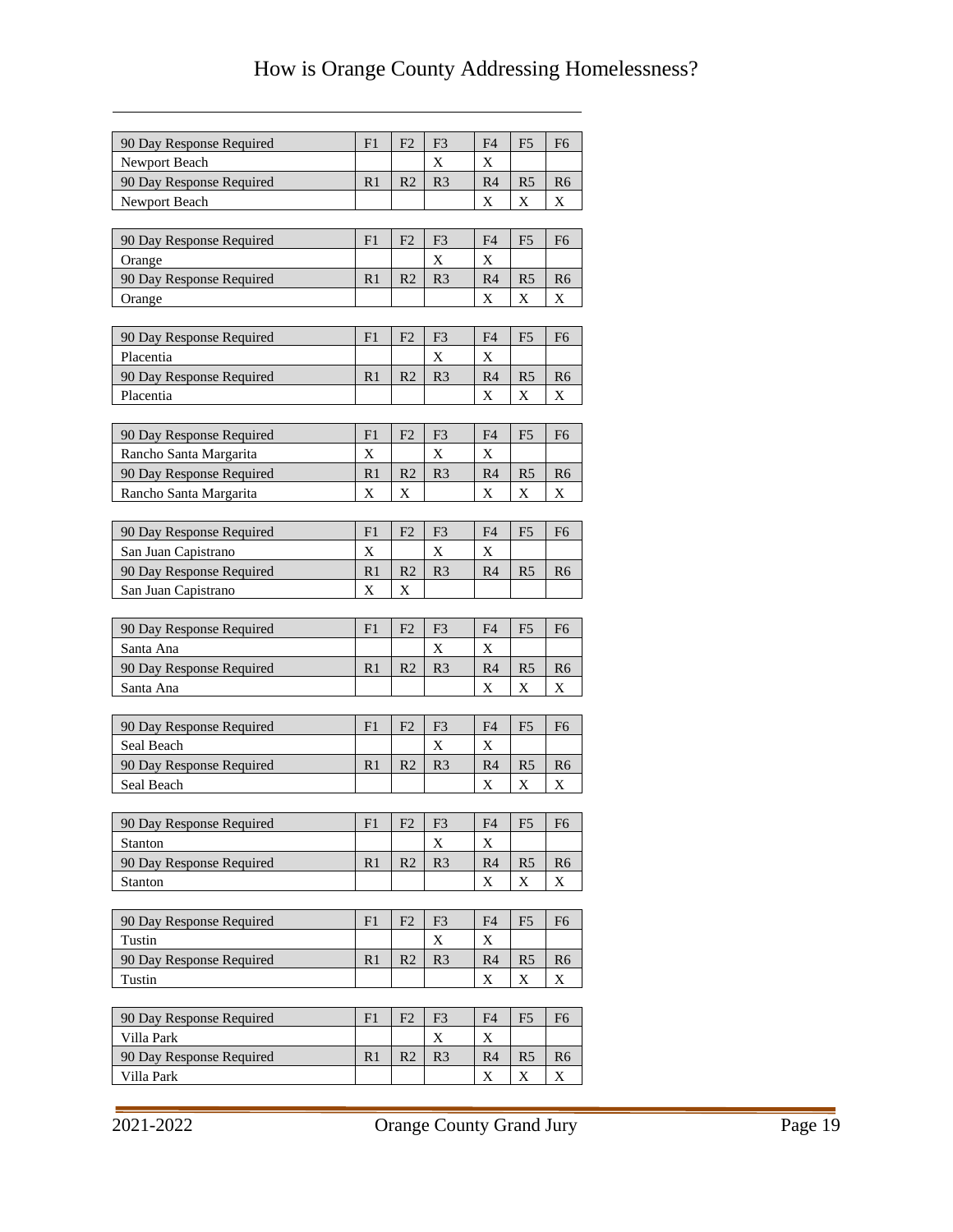| 90 Day Response Required  | F1             | F <sub>2</sub> | F <sub>3</sub> | F <sub>4</sub> | F <sub>5</sub> | F <sub>6</sub> |
|---------------------------|----------------|----------------|----------------|----------------|----------------|----------------|
| Westminster               |                |                | X              | X              |                |                |
| 90 Day Response Required  | R <sub>1</sub> | R <sub>2</sub> | R <sub>3</sub> | R <sub>4</sub> | R <sub>5</sub> | R <sub>6</sub> |
| Westminster               |                |                |                | X              | X              | X              |
|                           |                |                |                |                |                |                |
| 90 Day Response Required  | F1             | F <sub>2</sub> | F <sup>3</sup> | F <sub>4</sub> | F <sub>5</sub> | F <sub>6</sub> |
| Yorba Linda               |                |                | X              | X              |                |                |
| 90 Day Response Required  | R <sub>1</sub> | R <sub>2</sub> | R <sub>3</sub> | R <sub>4</sub> | R <sub>5</sub> | R <sub>6</sub> |
| Yorba Linda               |                |                |                | Χ              | X              | X              |
|                           |                |                |                |                |                |                |
| 90 Day Response Requested | F1             | F <sub>2</sub> | F <sub>3</sub> | F <sub>4</sub> | F <sub>5</sub> | F6             |

| 90 Day Response Requested   |  |                | F4             |    |
|-----------------------------|--|----------------|----------------|----|
| Office of Care Coordination |  |                |                |    |
| 90 Day Response Requested   |  | R <sub>3</sub> | R <sub>4</sub> | R6 |
| Office of Care Coordination |  |                |                |    |

| 90 Day Response Requested | F <sub>i</sub> |  | F4             |  |
|---------------------------|----------------|--|----------------|--|
| Continuum of Care Board   |                |  |                |  |
| 90 Day Response Requested |                |  | R <sub>4</sub> |  |
| Continuum of Care Board   |                |  |                |  |

### <span id="page-21-0"></span>**REFERENCES**

211 OC Website Data: Orange County CoC Dashboard – [Orange County HMIS \(ochmis.org\)](http://ochmis.org/orange-county-coc-dashboard-2/)

211 OC Housing Inventory Count, *Orange County Housing Stock*, from HMIS data, 2021 Report

211 OC, *HIC Report Year Over Year*, from HMIS data, for Orange County 2017-2021

211 OC, *Longitudinal Systems Analysis,* from HMIS data FY 2018 through 2021

City of Anaheim, *Addressing Homelessness FACT SHEET,* Winter 2021

Chapman University, *OC Annual Survey 2020*

City News Service, *Federal Judge Approves Settlement of Homeless Lawsuits*, 7/23/2019

City of Fullerton, *Report of the Fullerton Task Force on Homelessness and Mental Health Services,* 5/15/2012

City of Fullerton, *Housing Game Plan,* 3/9/2021

Fullerton Homeless Plan Committee, *Strategic Plan for Addressing Homelessness,* 1/24/2020

Los Angeles Times, *Frustrated judge demands O.C. find shelter for homeless being evicted from camp*, 2/14/2018

Moss Adams, *OC District 2 Services Assessment Final Report*, February 2022

OCGJ Report, *Where there's a Will There's a Way,* 2018

OCGJ Report, *Homeless Report*, 2005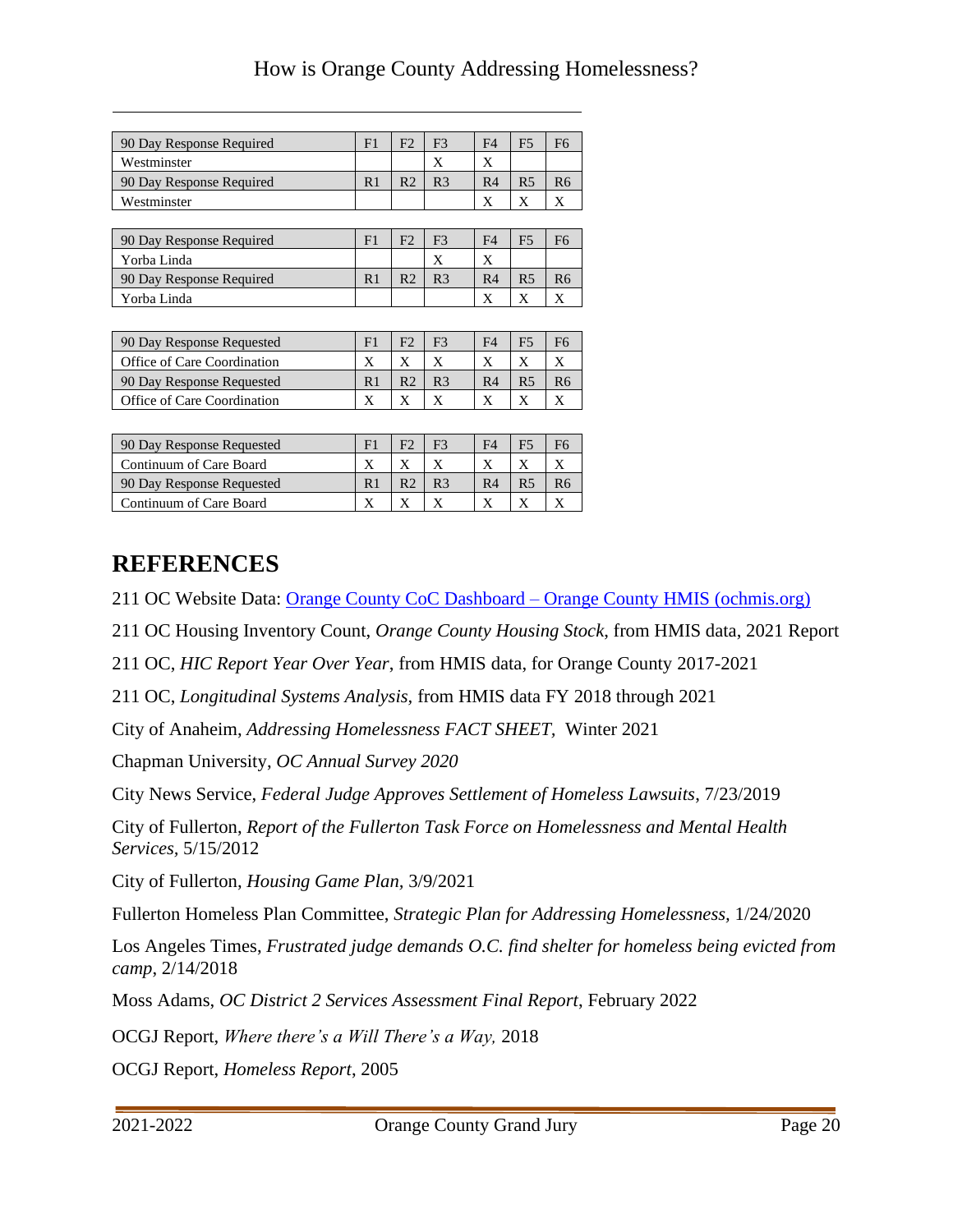OC Ten Year Plan to End Homelessness, 2012

Orange Housing Finance Trust, [https://ochft.org](https://ochft.org/)

Orange County, *OC System of Care Resources by Resource Type*, Budget 2020-2022

Office of Care Coordination (OCC) *Contract Map*, 2021-22

OCC, *Contract Inventory,* 2021

OCC, *Coordinated Entry System Policy and Procedures* 9/11/2019

OCC, *Emergency Shelter List by SPA,* 3/9/2021

OCC, *Contracts Monitoring System Reports*, 2021

OCC, Website Documents and Reports, [www.ochealthinfo.com/about-hca/directors](http://www.ochealthinfo.com/about-hca/directors-office/office-care-coordination/homeless-services/continuum-care)[office/office-care-coordination/homeless-services/continuum-care](http://www.ochealthinfo.com/about-hca/directors-office/office-care-coordination/homeless-services/continuum-care)

OC Community Resources, *HUD Consolidated Plan*, 6/23/2020

OC Register, *Welcome Home OC* 12/12/21

Orange County *Point in Time Count*, 2017-2022

Subtitle C of Title IV of the *McKinney-Vento Homeless Assistance Act,* (42 U.S.C.11381- 11389). As noted in CFR 24 Part 578.1

US Department of Health and Human Services, Substance Abuse and Mental Health Services Administration

US Department of Housing and Urban Development, *CoC Homeless Assistance Programs Populations and Sub-Populations Reports* 2016-2020

United Way of OC, *Homelessness in Orange County: The Cost to Our Community*, 2017

Voice of OC, *OC Mental Health Jail Expansion Draws Pushback and Debate*, 10/23/2019

Voice of OC, *Where does OC's Homelessness Spending Actually Go? Here's What We Found Out,* 7/25/21

# <span id="page-22-0"></span>**GLOSSARY**

**211 OC:** A non-profit that administers the county Homeless Management Information System and publishes the data on their website.

**Chronically Homeless**: An individual or family who is homeless and lives in a place not meant for human habitation, for at least 1 year.

**Chronic Substance Abuse**: adults with a substance abuse problem that is expected to be of indefinite duration and substantially impairs the person's ability to live independently.

**Commission to End Homelessness:** A collaborative board of County and city government, private foundations, advocacy groups, community organizations, and other interested stakeholders that promote the success of the Ten-Year Plan to End Homelessness.